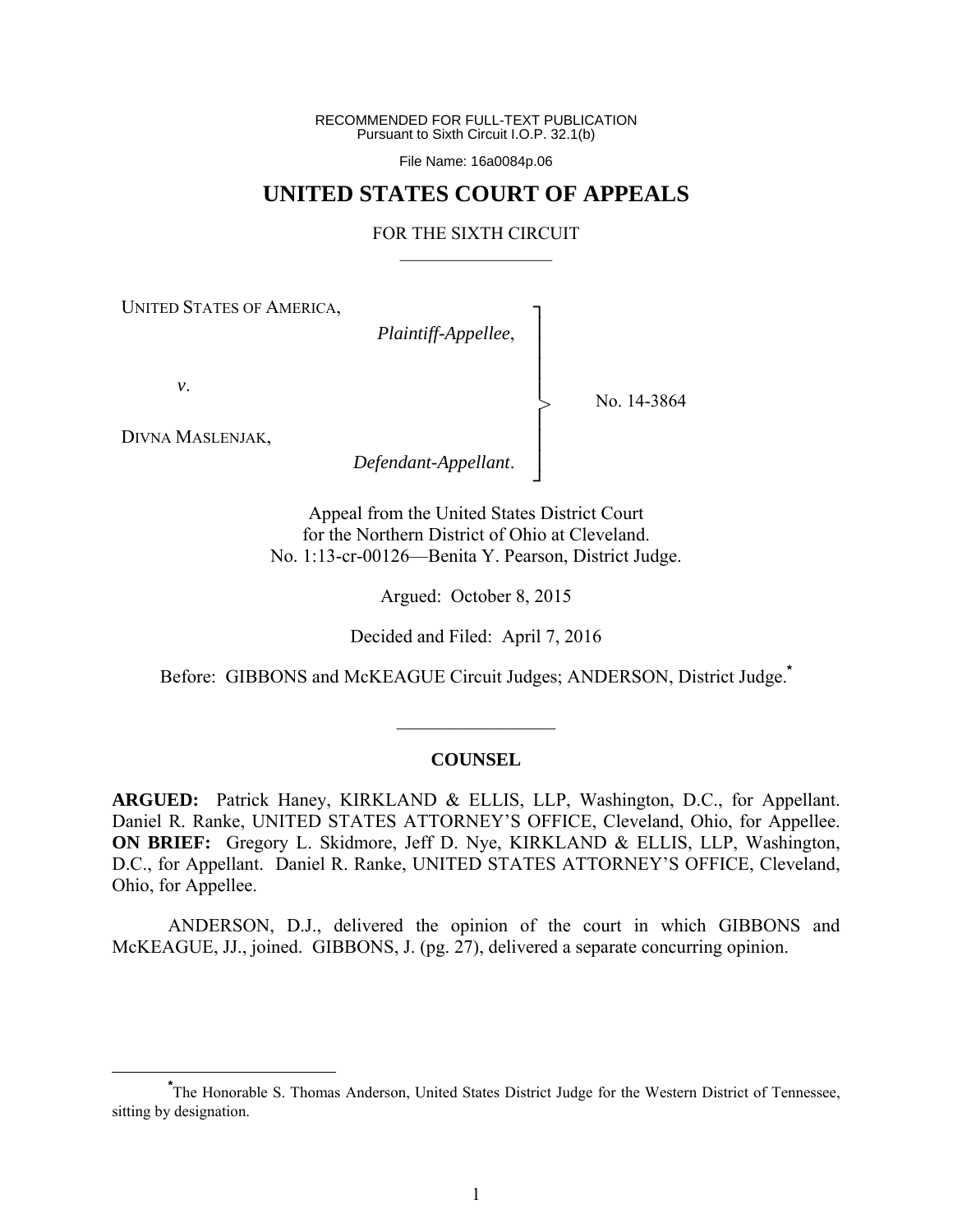# **OPINION**   $\frac{1}{2}$

 $\frac{1}{2}$ 

S. THOMAS ANDERSON, District Judge. Divna Maslenjak appeals her conviction for knowingly procuring her naturalization contrary to law in violation of 18 U.S.C. § 1425(a). Maslenjak, an ethnic Serb and native of Bosnia, came to the United States in 2000 as a refugee fleeing the civil war in the former Yugoslavia. Maslenjak claimed she and her family feared persecution in Bosnia because her husband had evaded conscription into the Serbian army during the war. In fact, Maslenjak's husband had not only been in the Serbian militia during the war but had served as an officer in a unit implicated in war crimes. Maslenjak was granted refugee status and ultimately obtained her naturalization. Based on her misrepresentations during the immigration process, a jury found Maslenjak guilty of knowingly procuring her naturalization contrary to law in violation of 18 U.S.C. § 1425(a) and of knowingly using an unlawfully issued certificate of naturalization in violation of 18 U.S.C. § 1423.

 On appeal, Maslenjak argues that the district court improperly instructed the jury that her false statements need not be material in order to convict Maslenjak of procuring her naturalization contrary to law. In the alternative, Maslenjak argues that the the district court erroneously instructed the jury that it could also convict Maslenjak if the jury found that she lacked good moral character. We reject both arguments and **AFFIRM** the judgment of the district court**.**

#### **I.**

 Maslenjak is a native of what is today the nation of Bosnia. Although Maslenjak was born in a predominantly-Serbian village, Muslims made up the majority of the population in the surrounding region and clashed with ethnic Serbs like Maslenjak and her family. Maslenjak briefly moved with her family from her home village in Bosnia to the Serbian city of Belgrade in 1992 and then returned to Bosnia soon thereafter. As the break-up of the former Yugoslavia accelerated in the 1990s and conditions in Bosnia deteriorated, the United States dispatched immigration officials to Belgrade to assist refugees fleeing Bosnia and the ethnic cleansing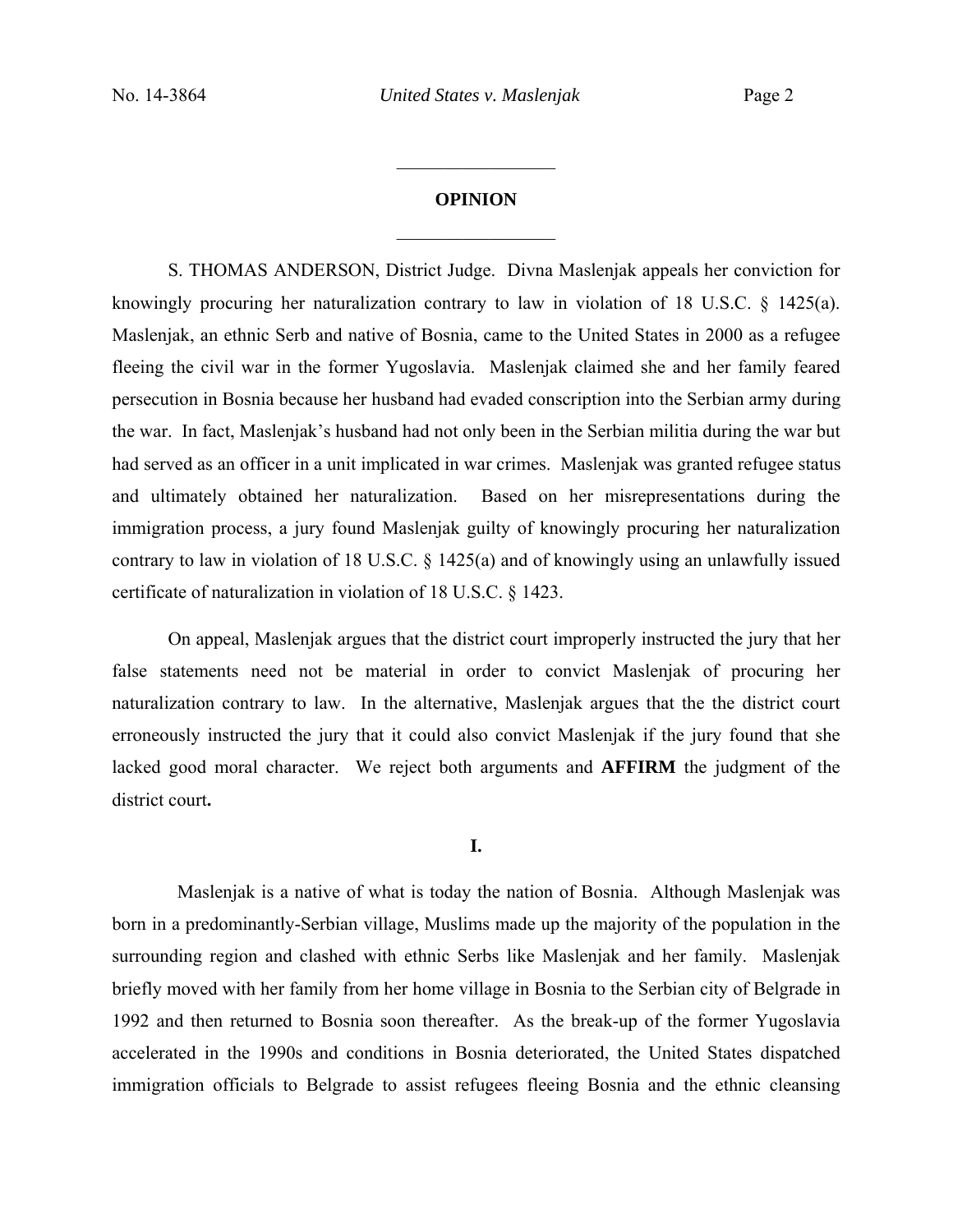taking place there during the war. In April 1998, Maslenjak and her family met with Monia Rahmeyer, an officer with the United States Immigration and Naturalization Service in Belgrade, to seek refugee status based on their fear of persecution in their home region of Bosnia. The interview was conducted with a translator.

No writing or recording of the interview exists to show what questions Rahmeyer asked Maslenjak or what responses Maslenjak provided to the questions. The proof at trial showed that Maslenjak acted as the primary applicant on her family's asylum application. Maslenjak stated under oath during the interview that her family feared persecution back in Bosnia owing to the fact that her husband did not serve in the military during the war. Maslenjak explained that when she returned to Bosnia with her children in 1992, her husband remained in Jagodina, Serbia, to avoid conscription into the Bosnian Serb army during the Bosnian civil war. According to Maslenjak, she and her husband had lived apart from 1992 to 1997. Based on these representations, Maslenjak and her family were granted refugee status in 1999 and immigrated to the United States in September 2000 where they settled in Ohio. Maslenjak subsequently obtained lawful permanent resident status in 2004.

 On December 5, 2006, special agents of Immigration and Customs Enforcement questioned Maslenjak's husband, Ratko Maslenjak, at the family home as part of an investigation into whether Mr. Maslenjak had failed to disclose his military service in Serbia in his immigration application. Divna Maslenjak was present in the home during the interview. Ratko Maslenjask was subsequently charged with two counts of making a false statement on a government document in violation of 18 U.S.C. § 1546(a). Specifically, Ratko Maslenjak was accused of failing to report his military service in the Bratunac Brigade of the Army of the Republic Srpska (also known as the VRS), a unit that participated in the genocide of 7,000 to 8,000 Bosnian Muslims in 1995. The government alleged that according to military records, Ratko Maslenjak served as an officer in the Bratunac Bridgade at the time of the genocide, though there was no evidence Mr. Maslenjak had personally participated in war crimes. Ratko Maslenjak was arrested on the charges on December 13, 2006.

One week after her husband's arrest, Maslenjak filed an N-400 Application for Naturalization on December 20, 2006. One of the questions on the application asked whether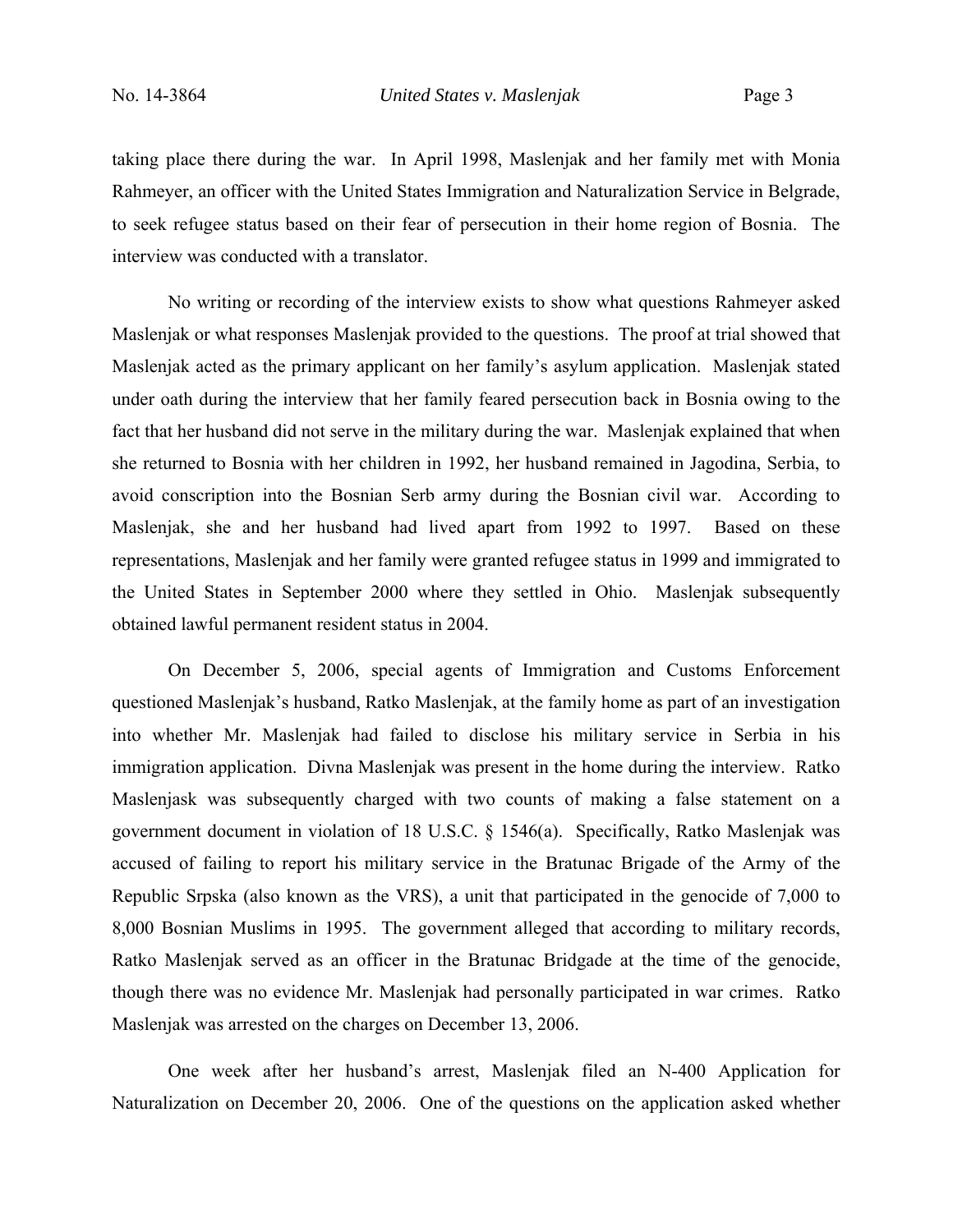she had ever "knowingly given false or misleading information to any U.S. government official while applying for any immigration benefit or to avoid deportation, exclusion, or removal." A separate question asked whether Maslenjak had ever "lied to any U.S. government official to gain entry or admission into the United States." Maslenjak answered "no" to both questions on her written application. Maslenjak was also interviewed under oath about the written answers on her application and declined to make any changes to the answers when given the opportunity to do so. On August 3, 2007, Maslenjak was naturalized as a citizen of the United States.

On October 7, 2007, Ratko Maslenjak was found guilty in the United States District Court for the Northern District of Ohio on both counts of making false statements on a government document under 18 U.S.C. § 1546(a). The district court sentenced Mr. Maslenjak to 24 months probation on January 8, 2008. Because his criminal conviction made him subject to removal, Ratko Maslenjak was taken into ICE custody on January 13, 2009. In order to avoid removal, Ratko Maslenjak filed a petition for asylum. Divna Maslenjak filed an I-130 Petition for Alien Relative and testified on her husband's behalf at his April 28, 2009, asylum hearing. During her testimony Maslenjak admitted that her husband had served in the Republic Srpska military, that they had in fact lived together in Bosnia after 1992, and that she had lied to the immigration officer about these facts during the refugee application interview in 1998.

On March 5, 2013, a federal grand jury indicted Maslenjak with one count of knowingly procuring her naturalization contrary to law in violation of 18 U.S.C. § 1425(a). The indictment alleged that Maslenjak "made material false statements" on her Form N-400 Application for Naturalization by answering "no" to the questions about "knowingly giv[ing] false or misleading information to any U.S. government official while applying for any immigration benefit" and "[lying] to any U.S. government official to gain entry or admission into the United States" and then giving the same false answers during her interview for naturalization. The second count of the indictment charged Maslenjak with knowingly misusing her unlawfully issued certificate of naturalization to file a Form I-130 Petition for Alien Relative on February 6, 2009, to obtain lawful permanent resident status for her husband, in violation of 18 U.S.C. § 1423. On April 17, 2014, a jury found Maslenjak guilty of both charges. Upon her conviction, the district court sentenced Maslenjak to two years' probation and granted the government's motion to have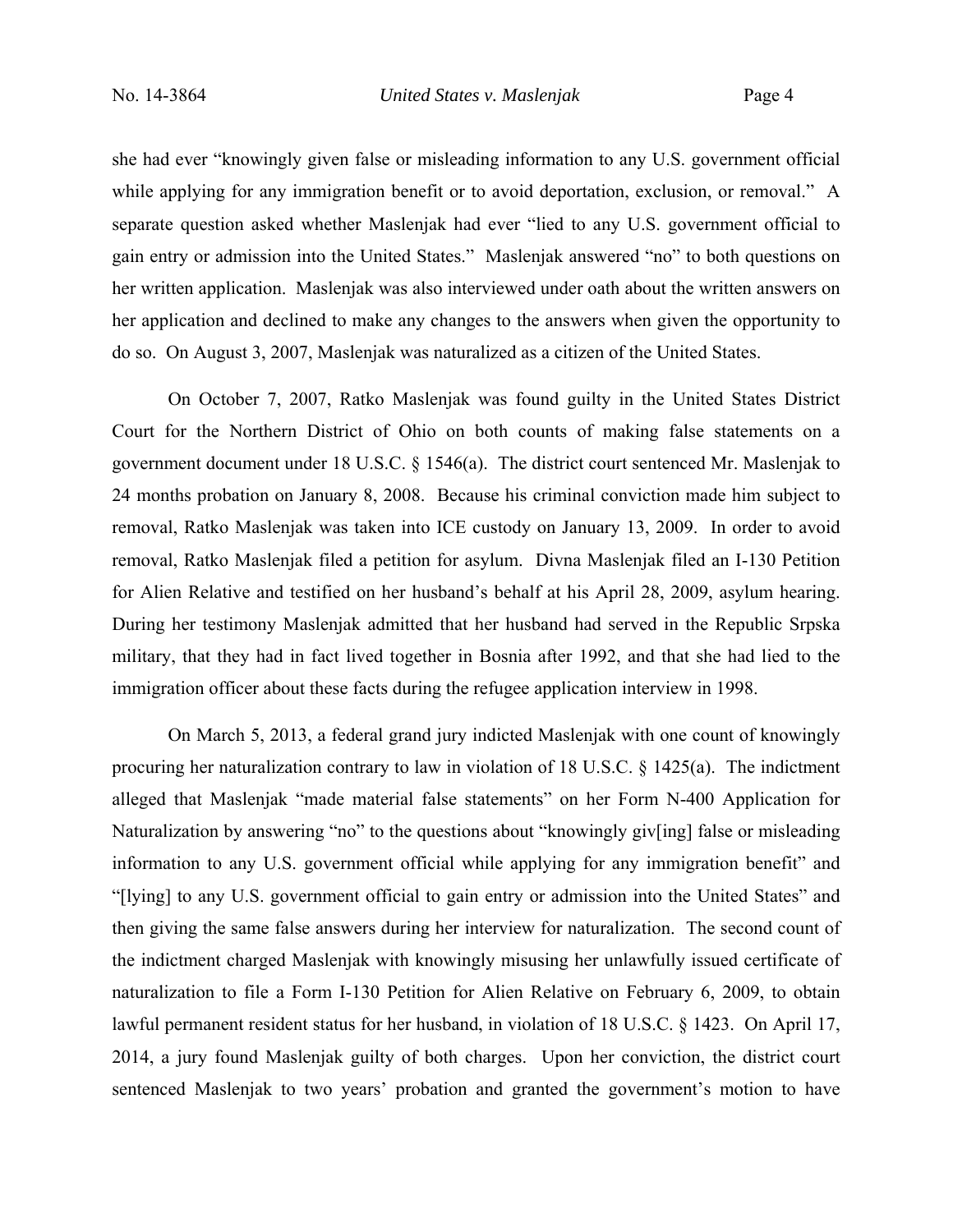Maslenjak's naturalization revoked under 8 U.S.C. § 1451(e). Maslenjak's timely appeal followed.

#### **II.**

 This court reviews challenges to jury instructions for abuse of discretion. *United States v. Richardson*, 793 F.3d 612, 629 (6th Cir. 2015). A district court enjoys broad discretion "in crafting jury instructions and does not abuse its discretion unless the jury charge fails accurately to reflect the law." *United States v. Ross,* 502 F.3d 521, 527 (6th Cir. 2007). "When jury instructions are claimed to be erroneous, we review the instructions as a whole, in order to determine whether they adequately informed the jury of the relevant considerations and provided a basis in law for aiding the jury in reaching its decision." *United States v. Kuehne,* 547 F.3d 667, 679 (6th Cir. 2008) (internal quotation marks and citation omitted). An improper jury instruction requires reversal "only where the instructions, when viewed as a whole, are found to be confusing, misleading, or prejudicial." *Richardson*, 793 F.3d at 629 (citation omitted).

## **A.**

The first issue presented is whether 18 U.S.C. § 1425(a) contains an implied materiality requirement where a naturalized citizen like Maslenjak faces mandatory denaturalization following a conviction under  $\S$  1425(a). The issue is one of first impression in this Circuit.<sup>1</sup> Based on the plain language of the statute as well as the overall statutory scheme for denaturalization, we hold that proof of a material false statement is not required to sustain a conviction under 18 U.S.C. § 1425(a).

 "The starting point for any question of statutory interpretation is the language of the statute itself." *United States v. Coss*, 677 F.3d 278, 283 (6th Cir. 2012) (internal quotation marks and citation omitted). Section 1425(a) makes it a crime to "knowingly procure<sup>[]</sup> or attempt<sup>[]</sup> to

 $\frac{1}{1}$ <sup>1</sup>The district court concluded that proof of materiality was not required based on its reading of our unreported decision in *United States v. Tongo*. But we have never squarely addressed the question of whether materiality is an element of the offense under 18 U.S.C. § 1425(a). *United States v. Shordja*, 598 F. App'x 351, 354 (6th Cir. 2015) (noting that this Circuit had not answered the question); *United States v. Tongo*, 16 F.3d 1223, 1994 WL 33967, at \*\*3–4 (6th Cir. Feb. 7, 1994) (refusing to read a materiality requirement into 18 U.S.C. § 1015(a) but apparently holding that there was sufficient evidence of materiality to sustain a conviction under 18 U.S.C.  $§ 1425(a)$ ).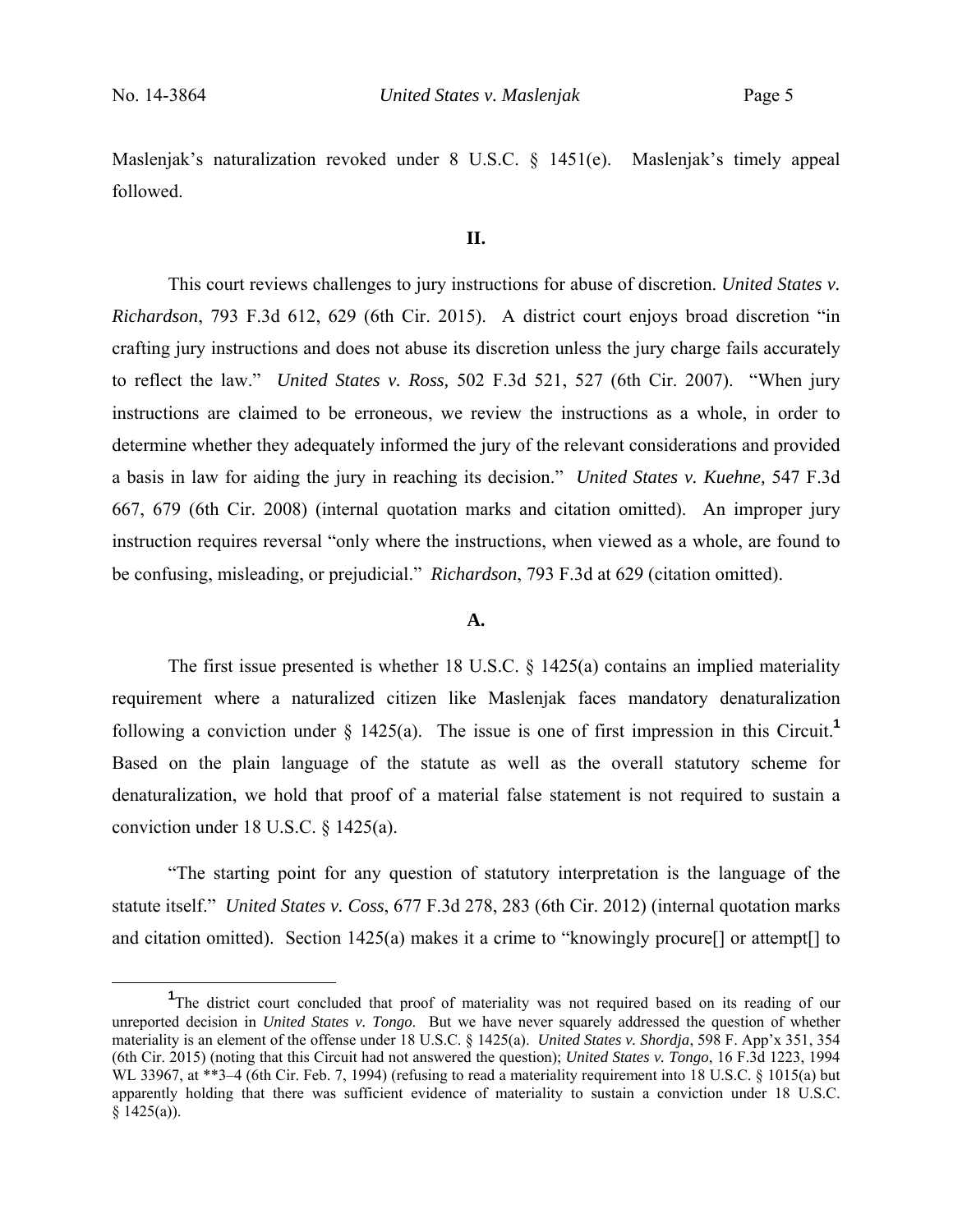procure, contrary to law, the naturalization of any person, or documentary or other evidence of naturalization or of citizenship." 18 U.S.C. § 1425(a). A plain reading of the statute suggests that materiality is not an element of the offense. "The definition of the elements of a criminal offense is entrusted to the legislature, particularly in the case of federal crimes, which are solely creatures of statute." *Dixon v. United States*, 548 U.S. 1, 7 (2006) (quoting *Liparota v. United States,* 471 U.S. 419, 424 (1985)). Accordingly, courts "ordinarily resist reading words or elements into a statute that do not appear on its face." *Dean v. United States*, 556 U.S. 568, 572 (2009). Obviously, the term "material" is found nowhere in  $\S$  1425(a). Without statutory support for an element of materiality, we are hard-pressed to conclude that materiality is an element of the offense under 18 U.S.C. § 1425(a).

As a matter of statutory interpretation, the absence of the term would normally end our inquiry. Maslenjak apparently concedes as much and instead argues on appeal that materiality is implied as an element of 18 U.S.C. § 1425(a). Maslenjak relies on a line of cases where other circuits have held that proof of materiality was required to denaturalize a citizen based on a violation of 18 U.S.C. § 1425(a). The Immigration and Naturalization Act ("INA") sets forth at 8 U.S.C. § 1451 two alternative procedures for denaturalization, one civil and one criminal. The civil procedure under 8 U.S.C. § 1451(a) provides for denaturalization where one procures citizenship by concealing a material fact and expressly requires proof of materiality. The criminal procedure under 8 U.S.C. § 1451(e) makes denaturalization an automatic consequence of a criminal conviction under 18 U.S.C. § 1425. The cases Maslenjak cites for support have assumed that the required element of materiality applicable to civil denaturalization proceedings under  $\frac{1451(a)}{a}$  should also apply to a criminal denaturalization under  $\frac{1451(e)}{e}$ , and by extension, a prosecution under 18 U.S.C. § 1425(a).

For the reasons more fully discussed below, we find this line of cases unpersuasive. Reading an implied element of materiality into 18 U.S.C. § 1425(a) is inconsistent with other laws criminalizing false statements in immigration proceedings and regulating the naturalization process. As Maslenjak's case illustrates, 18 U.S.C. § 1425 is but one statute within a broader statutory framework governing denaturalization. Here the district court denaturalized Maslenjak under 8 U.S.C. § 1451(e) after she was convicted of violating 18 U.S.C. § 1425(a). And her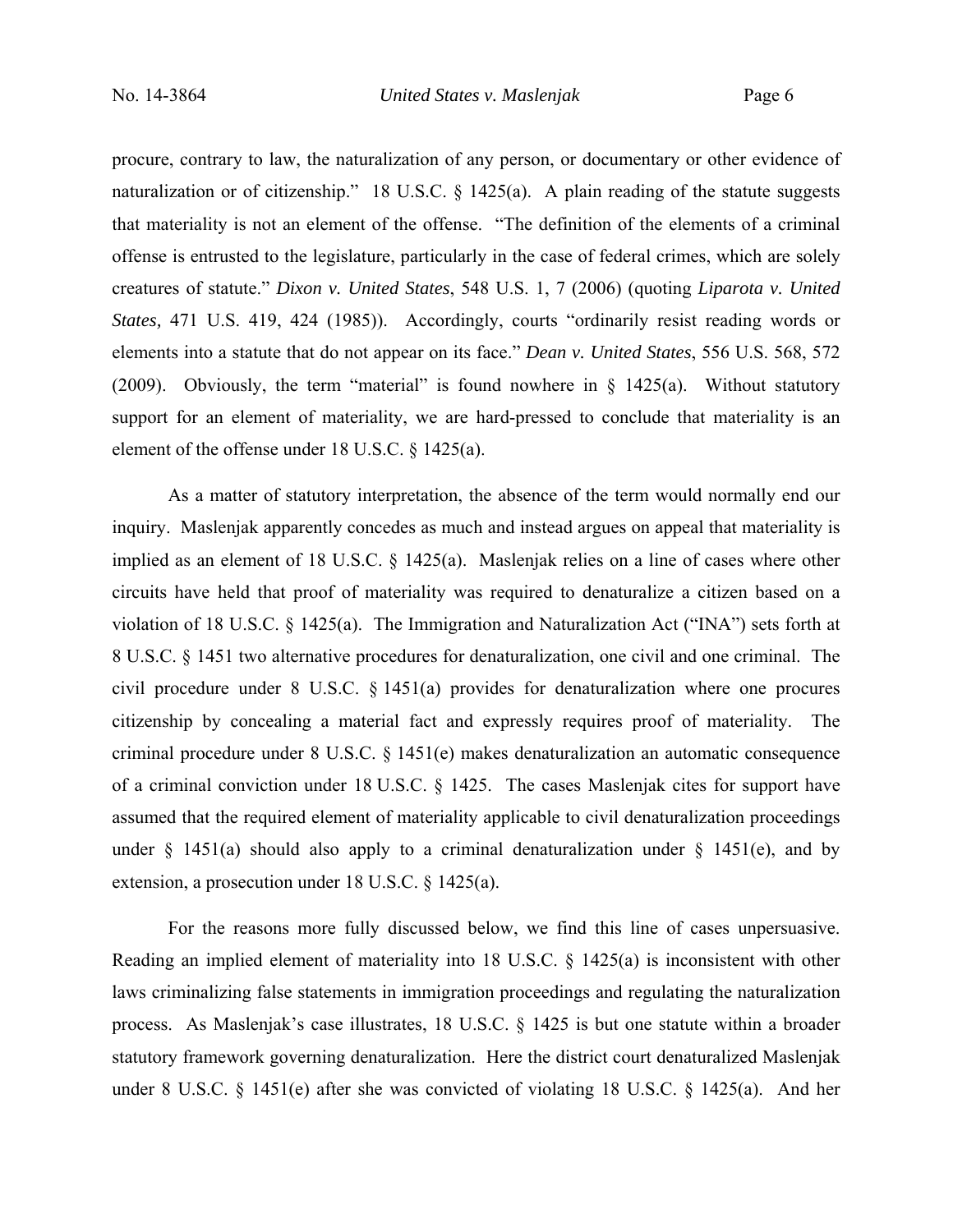conviction under § 1425(a) required proof that Maslenjak had obtained her naturalization "contrary to law," meaning the government had to prove that her conduct violated at least one other law applicable to naturalization. At trial the government argued that Maslenjak's conduct violated at least two other laws, a criminal statute, 18 U.S.C. § 1015(a), as well as the INA's prerequisites for naturalization, 8 U.S.C. § 1427(a)(3), and its definitional statute, 8 U.S.C.  $§ 1101(f)(6)$ . In other words, the district court denaturalized Maslenjak under one statute but only after the jury had found her guilty of a crime under a second statute, which required as of one its elements proof that Maslenjak's act was "contrary to" at least a third statute. We find an implied element of materiality in 18 U.S.C. § 1425(a) to be at odds with the other statutes at issue in Maslenjak's case.

 Furthermore, the cases on which Maslenjak relies overlook the fact that Congress has created a two-track system for denaturalization. Denaturalization under § 1451(a) is a civil proceeding with its own evidentiary standard and shifting burden of proof; whereas, denaturalization under § 1451(e) is a mandatory ministerial act following a criminal conviction under 18 U.S.C. § 1425(a). There is little justification for reading an implied element of materiality into 18 U.S.C. § 1425 based on the fact that materiality is a required element for civil denaturalization under 8 U.S.C. § 1451(a). We turn now to examine in more depth each of the statutes applicable to Maslenjak's conviction under 18 U.S.C. § 1425(a) and denaturalization under 8 U.S.C. § 1451(e), starting with the INA itself and the denaturalization statute found at 8 U.S.C. § 1451.

### **B.**

The INA creates what are essentially two alternative paths for denaturalization. Section 1451(a) provides for the revocation or setting aside of a citizen's naturalization where "the order and certificate of naturalization" were "illegally procured or [were] procured by concealment of a material fact or by willful misrepresentation." 8 U.S.C. § 1451(a); *Kungys v. United States*, 485 U.S. 759, 772–73 (1988). The INA at § 1451(a) expressly requires proof that the citizen procured his naturalization by concealing a "material" fact; the term "material" appears on the face of the statute. The Supreme Court in *Kungys* concluded that materiality is a required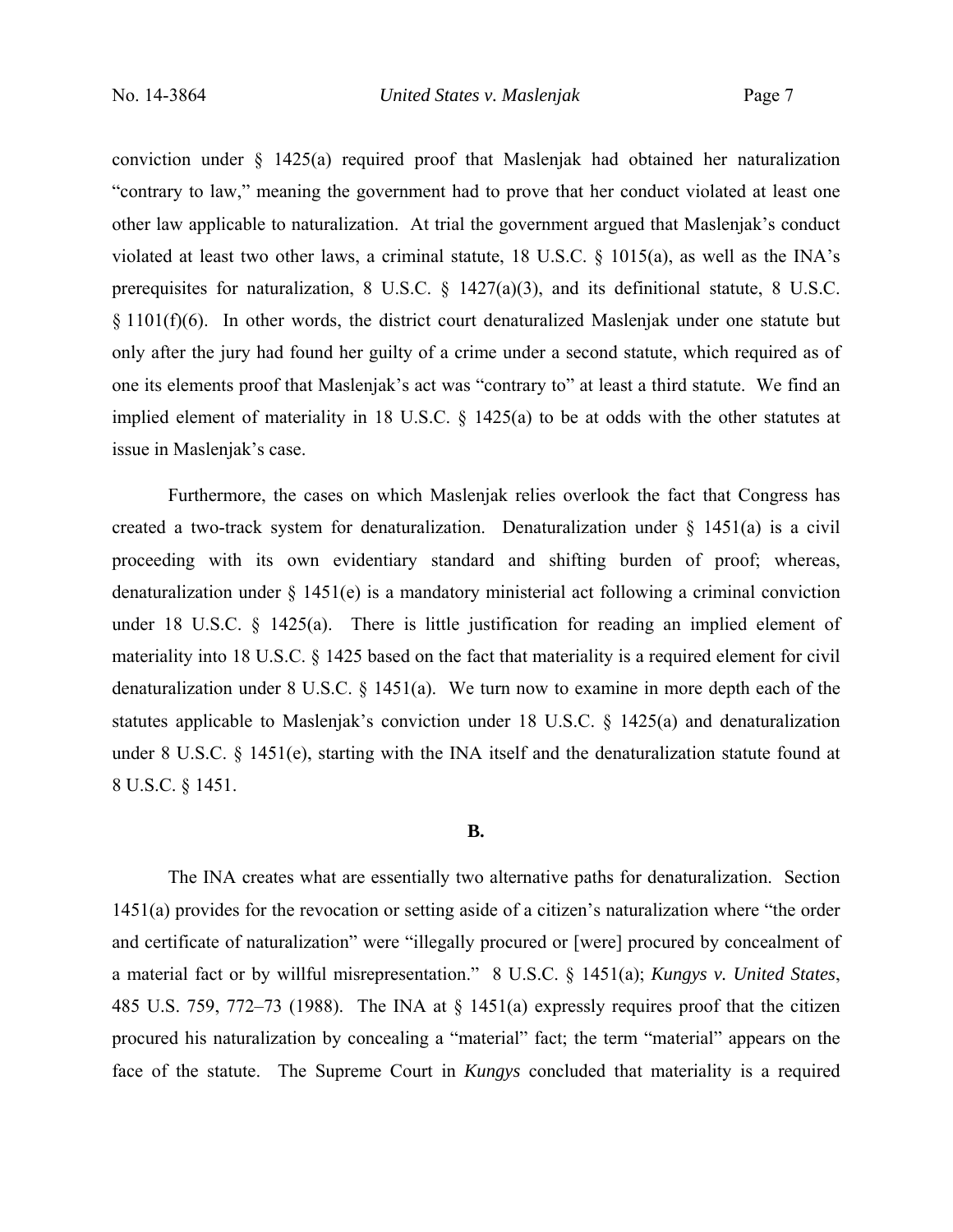element of the government's case in a denaturalization proceeding under § 1451(a). *Kungys*, 485 U.S. at 767–68.**<sup>2</sup>**

Under  $\S$  1451(a), the government institutes a denaturalization proceeding by filing a petition and "affidavit showing good cause" in the district where the naturalized citizen resides. 8 U.S.C. § 1451(a)*.* The naturalized citizen then has 60 days in which to file an answer. § 1451(b). The government has the initial burden to adduce "clear, unequivocal, and convincing" proof that the naturalized citizen has procured his naturalization by one of the improper means listed in § 1451(a), including the concealment of a material fact. *Fedorenko v. United States*, 449 U.S. 490, 505 (1981). "Any less exacting standard would be inconsistent with the importance of the right that is at stake in a denaturalization proceeding." *Id.* at 505–06. Once the government has carried its burden and proven the naturalized citizen improperly procured his naturalization, a "presumption of ineligibility" arises, "which the naturalized citizen is then called upon to rebut." *United States v. Puerta*, 982 F.2d 1297, 1303–04 (9th Cir. 1992) (quoting *Kungys*, 485 U.S. at 783–84 (Brennan, J., concurring)).

The burden-shifting of  $\S$  1451(a)'s denaturalization procedure underscores the fact that "[a] denaturalization suit is not a criminal proceeding," *Schneiderman v. United States*, 320 U.S. 118, 160 (1943), but a "civil case." *Addington v. Texas,* 441 U.S. 418, 424 (1979). The Supreme Court has described denaturalization under § 1451(a) as "a suit in equity." *Fedorenko*, 449 U.S. at 516 (1981) (citations omitted). Rather than being a penal sanction, denaturalization "imposes no punishment upon an alien who has previously procured a certificate of citizenship by fraud or other illegal conduct. It simply deprives him of his ill-gotten privileges." *Johannessen v. United States*, 225 U.S. 227, 242 (1912). In contrasting a civil denaturalization proceeding under § 1451(a) with a typical criminal proceeding, the Sixth Circuit has remarked "[c]riminal cases offer many due process protections--e.g., jury trial, indictment, beyond-areasonable-doubt burden of proof, right to counsel--that civil proceedings, including

**<sup>2</sup>** <sup>2</sup>The Supreme Court's holding in *Kungys* about the definition of materiality and the question of whether the government's proof against Maslenjak satisfied the *Kungys* standard are not relevant to our decision because we hold that the government did not have to prove a material false statement in order to get a conviction under 18 U.S.C. § 1425(a).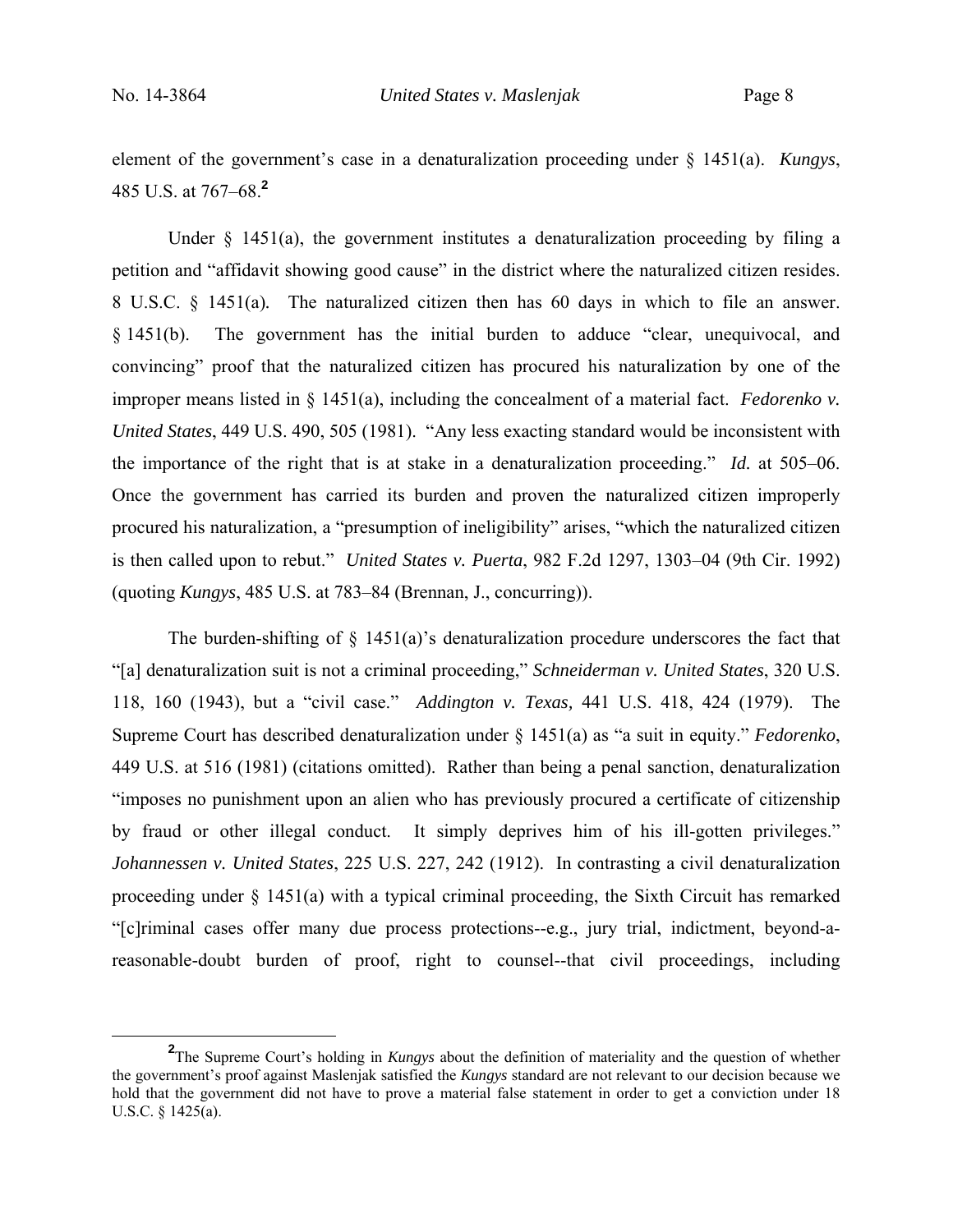denaturalization proceedings, do not." *United States v. Mandycz*, 447 F.3d 951, 962 (6th Cir. 2006).

The denaturalization statute at  $\S$  1451(e) goes on to establish a second, alternative path to denaturalization. That paragraph states that "[w]hen a person shall be convicted under [18 U.S.C. § 1425] of knowingly procuring naturalization in violation of law, the court in which such conviction is had shall thereupon revoke, set aside, and declare void the final order admitting such person to citizenship, and shall declare the certificate of naturalization of such person to be canceled." 8 U.S.C. § 1451(e). A criminal conviction under 18 U.S.C. § 1425 results in the mandatory denaturalization of the citizen, and the district court's task in this respect becomes purely "ministerial." *United States v. Inocencio*, 328 F.3d 1207, 1209 (9th Cir. 2003); *United States v. Maduno*, 40 F.3d 1212, 1217–18 (11th Cir. 1994); *United States v. Djanson*, 578 F. App'x 238, 241 (4th Cir. 2014). In other words, a district court lacks any discretion in the matter, and no further process is due once the naturalized citizen is convicted of knowingly procuring his naturalization "contrary to law." And as in any criminal prosecution, the government has the burden to establish the elements of the offense beyond a reasonable doubt, and the accused has the right to all of the constitutional due process he would otherwise not receive as part of a civil denaturalization proceeding under § 1451(a), including the right not to testify or put on proof at all. *See Carter v. Kentucky*, 450 U.S. 288, 295–300 (1981). As already mentioned, it is this scenario that is at issue in Maslenjak's appeal.

Even though the district court denaturalized Maslenjak pursuant to 8 U.S.C. § 1451(e), Maslenjak does not argue that 8 U.S.C. § 1451(e) contains an implied element of materiality, perhaps with good reason. Unlike paragraph (a), paragraph (e) of 8 U.S.C. § 1451 never mentions "materiality," and this omission of the term strongly suggests that no showing of materiality is required for denaturalization under  $\S$  1451(e). "Where Congress includes particular language in one section of a statute but omits it in another section of the same Act, it is generally presumed that Congress acts intentionally and purposely in the disparate inclusion or exclusion." *Bates v. United States*, 522 U.S. 23, 29-30 (1997) (other citations omitted). As is clear from the statutory text, 8 U.S.C. § 1451(e) simply cross-references 18 U.S.C. § 1425 and makes denaturalization an automatic consequence of the criminal conviction. Maslenjak's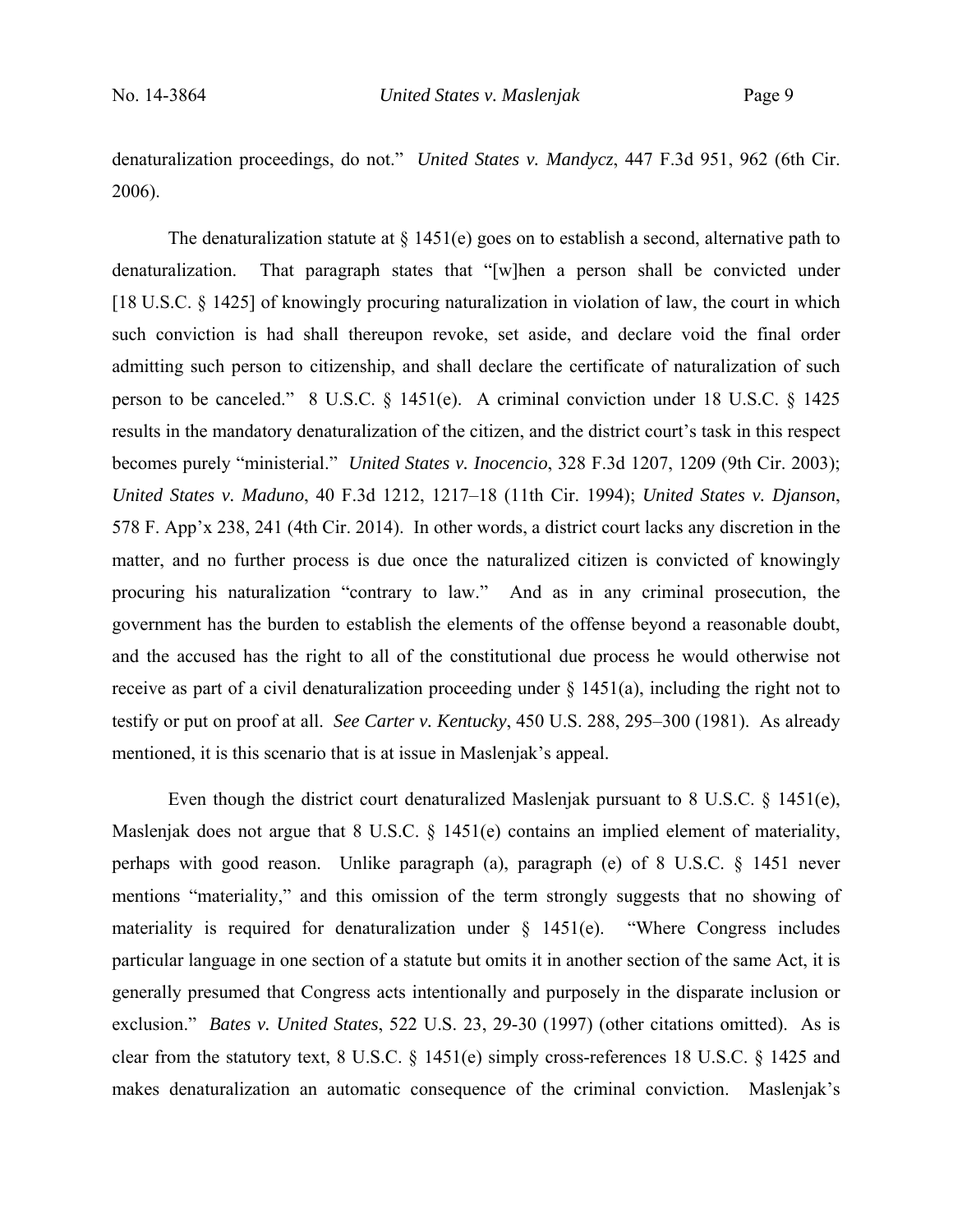argument then is that materiality is an implied element of the offense under 18 U.S.C. § 1425(a), which now brings us to the elements of that statute.

#### **C.**

As previously noted, 18 U.S.C. § 1425(a) makes it a crime to "knowingly procure[] or attempt[] to procure, contrary to law, the naturalization of any person, or documentary or other evidence of naturalization or of citizenship." 18 U.S.C. § 1425(a). We pause to note that the expansive language of the statute captures much more than making false statements. Paragraph (a) makes it illegal not only to procure or obtain naturalization but also any "documentary or other proof of naturalization or citizenship." Moreover, the statute criminalizes not just procuring these things only for one's self but for "any person." So a naturalized citizen might violate § 1425(a), for example, by improperly obtaining a forged naturalization certificate for a family member. The naturalized citizen's conduct of helping another person fraudulently procure forged citizenship papers violates  $\S$  1425(a), thereby making the naturalized citizen subject to mandatory denaturalization under 8 U.S.C. § 1451(e). The point is 18 U.S.C. § 1425(a) criminalizes far more than just the conduct of which Maslenjak was convicted, making a false statement on an application for naturalization.

In order to prove the offense in this case, the government had to establish that (1) Maslenjak procured her naturalization; (2) that she procured it in some manner contrary to law; and (3) that she did so knowingly. It is undisputed in this appeal that the district court correctly instructed the jury on the first and last elements. The real dispute concerns the district court's definition of "contrary to law" in its instructions to the jury and in particular its instruction that a false statement need not be material in order for the statement to be "contrary to law."

The district court explained to the jury that making a false statement under oath in an immigration proceeding was "contrary to law" and violated 18 U.S.C. § 1425(a) if the act of making a false statement violated the immigration laws, regardless of whether the statement was material. The district court specified that "[o]ne of the laws which governs naturalization prohibits an applicant from knowingly making any false statement under oath, relating to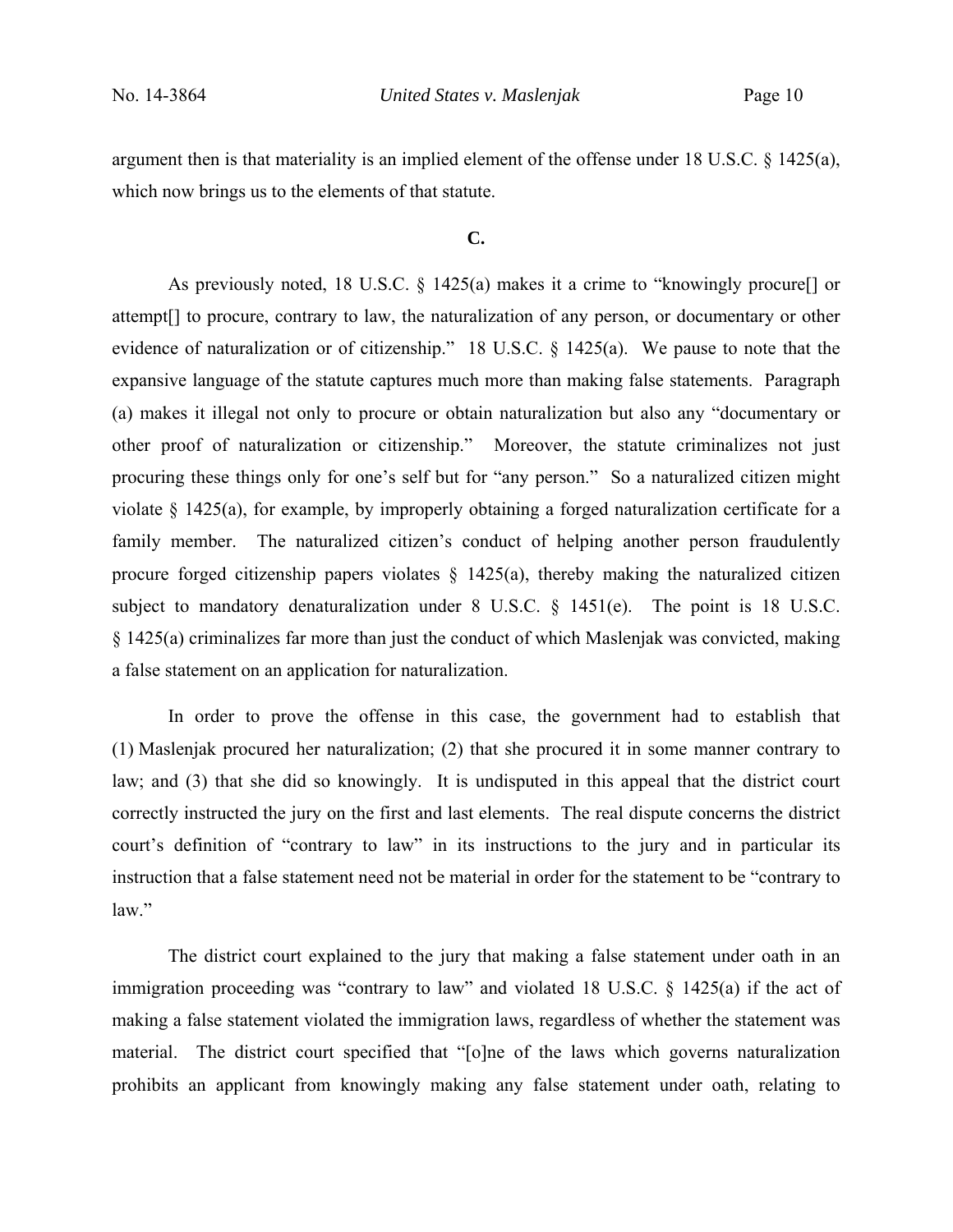naturalization." The district court's instruction in this regard clearly tracked the language of 18 U.S.C. § 1015(a), which makes it a crime to make "any false statement under oath, in any case, proceeding, or matter relating to, or under, or by virtue of any law of the United States relating to naturalization, citizenship, or registration of aliens." 18 U.S.C. § 1015(a).

We hold that the district court's instruction on the "contrary to law" element was a correct statement of the law. First, 18 U.S.C. § 1425(a)'s "contrary to law" element is broad enough to cover the predicate violation of law at issue, namely, making false statements in an immigration proceeding in violation of 18 U.S.C. § 1015(a). We construe the phrase "contrary to law" to mean "contrary to all laws applicable to naturalization." The Supreme Court has emphasized the importance of strict compliance with the laws and requirements for naturalization.

An alien who seeks political rights as a member of this Nation can rightfully obtain them only upon terms and conditions specified by Congress. No alien has the slightest right to naturalization unless all statutory requirements are complied with; and every certificate of citizenship must be treated as granted upon condition that the government may challenge it . . . and demand its cancellation unless issued in accordance with such requirements."

*Fedorenko*, 449 U.S. at 506 (quoting *United States v. Ginsberg*, 243 U.S. 472, 474–475 (1917)). The INA spells out these requirements. It follows then that the failure to comply with the INA's requirements for naturalization would be "contrary to law."

We have also affirmed convictions under  $\S$  1425(a) where the predicate or underlying violation of law was another criminal offense, and not just a failure to comply with the INA. *United States v. Damrah*, 412 F.3d 618, 622–23 (6th Cir. 2005) (Gibbons, J.) (affirming conviction under  $\S$  1425(a) & (b) for underlying violations of 18 U.S.C.  $\S$  1001, 1015(a)). Other circuits have likewise affirmed convictions under  $\S$  1425(a) for underlying criminal conduct. *United States v. Munyenyezi*, 781 F.3d 532, 536 (1st Cir.), *cert. denied*, No. 15-5264, 2015 WL 4456739 (Oct. 5, 2015) (affirming conviction under § 1425(a) for underlying violation of 18 U.S.C. § 1001(a)); *United States v. Mensah*, 737 F.3d 789, 803 (1st Cir. 2013) (affirming conviction under § 1425(a) for underlying violation of 18 U.S.C. § 1015(a)); *accord United States v. Alameh*, 341 F.3d 167, 171–72 (2d Cir. 2003) (affirming conviction under § 1425(b) for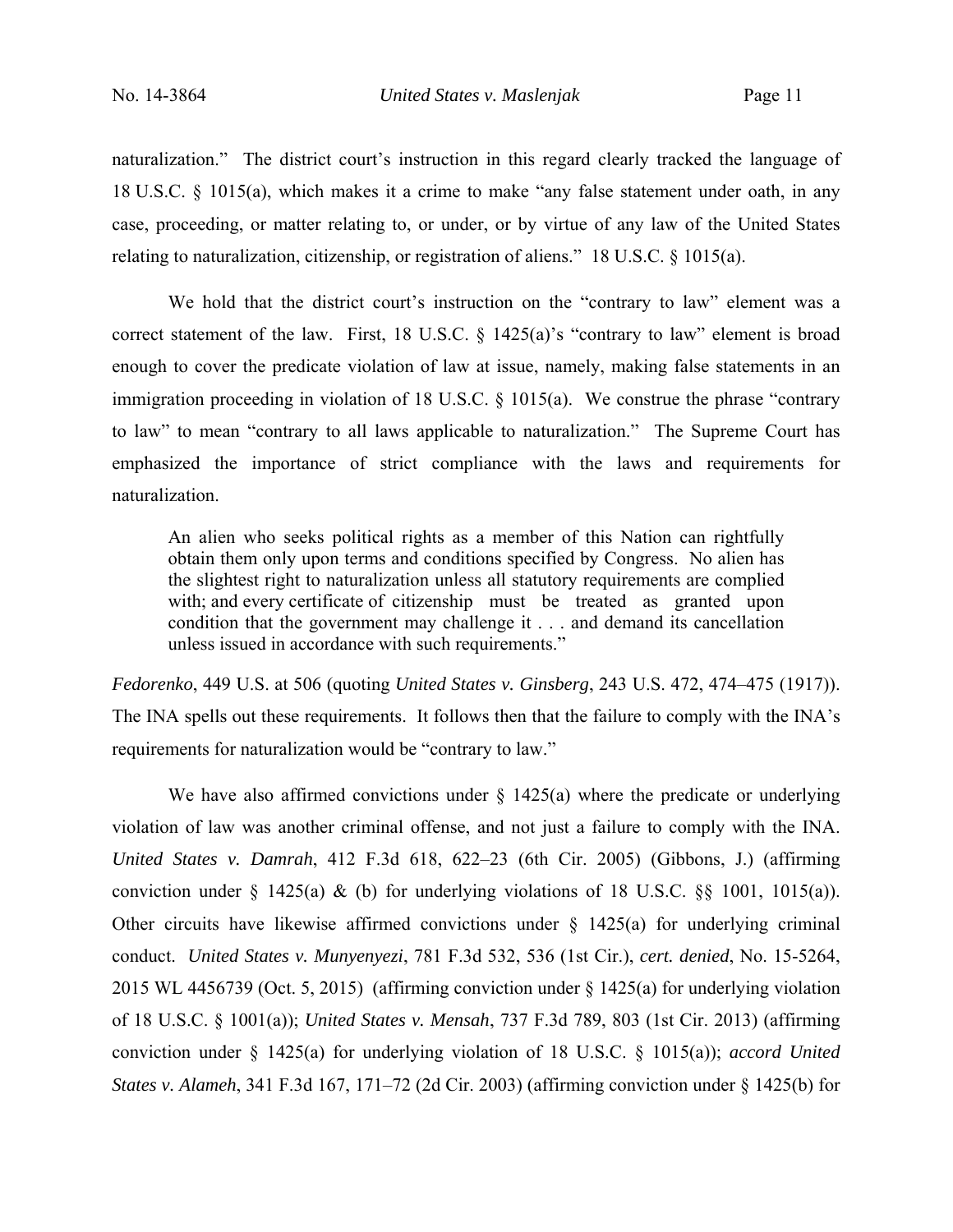underlying violation of 18 U.S.C.  $\S$  1546(a)).<sup>3</sup> The phrase "contrary to law" is broad enough to include not only violations of the INA's administrative requirements for naturalization but also any criminal offense against the United States pertaining to naturalization, including making false statements.

The Ninth Circuit in *United States v. Puerta* seemed to read § 1425(a)'s "contrary to law" element to mean "contrary to the INA," and only the INA. The *Puerta* court stated "Congress has addressed the impact of immaterial false testimony *only* in the 'good moral character' provision in 8 U.S.C. § 1101(f)(6)." *Puerta*, 982 F.2d at 1302 (emphasis added). In point of fact, Congress has addressed the impact of immaterial false testimony in Title 18 and made it a criminal offense to make "any false statement under oath, in any case, proceeding, or matter relating to, or under, or by virtue of any law of the United States relating to naturalization, citizenship, or registration of aliens." 18 U.S.C. § 1015(a). The Ninth Circuit apparently understood "contrary to law" to mean only "contrary to the INA." But if § 1425(a) reached only violations of the INA and its administrative prerequisites for citizenship, then  $\S$  1425(a)'s "contrary to law" element would actually mean "contrary to the INA but not 18 U.S.C. § 1015(a) or any other federal law criminalizing specific conduct in an immigration proceeding." We find no principled reason to construe the phrase in this limited way.**<sup>4</sup>** The most reasoned construction of  $§$  1425(a)'s "contrary to law" element is simply "contrary to all laws applicable to naturalization," and not just the INA.

**<sup>3</sup>** <sup>3</sup>The Board of Immigration Appeals has construed 18 U.S.C. § 1425(a)'s contrary to law element to include violations of both 18 U.S.C. § 1001 (the federal perjury statute) and § 1015(a). *Amouzadeh v. Winfrey*, 467 F.3d 451, 457–58 (5th Cir. 2006).

<sup>&</sup>lt;sup>4</sup>It is true that the phrase "contrary to law" appears in only a handful of federal criminal statutes besides 18 U.S.C. § 1425(a). *See* 18 U.S.C. § 545 (smuggling goods into the United States "contrary to law"); 18 U.S.C. § 1693 (mishandling mail "contrary to law"); 18 U.S.C. § 1697 (transport of persons acting as private express who themselves transport letters "contrary to law"). As such, the case law construing the phrase "contrary to law," as Title 18 uses it, is somewhat scarce. Nevertheless, our construction of the federal smuggling statute, 18 U.S.C. § 545, and its "contrary to law" element further supports the notion that "contrary to law" should be read broadly to include criminal offenses against the laws of the United States. In *United States v. Teh*, the defendant was charged with smuggling bootleg films into the country "contrary to law" in violation of § 545. *United States v. Teh*, 535 F.3d 511 (6th Cir. 2008) (Gibbons, J.). We concluded that "contrary to law" under § 545 could include violations of 18 U.S.C. § 2318, which makes it a crime to traffic in counterfeit labels or packaging for motion pictures. *Id.* at 517–19. The case illustrates the principle that "contrary to law" should be understood to include "contrary to" federal criminal statutes, not just procedural and administrative requirements.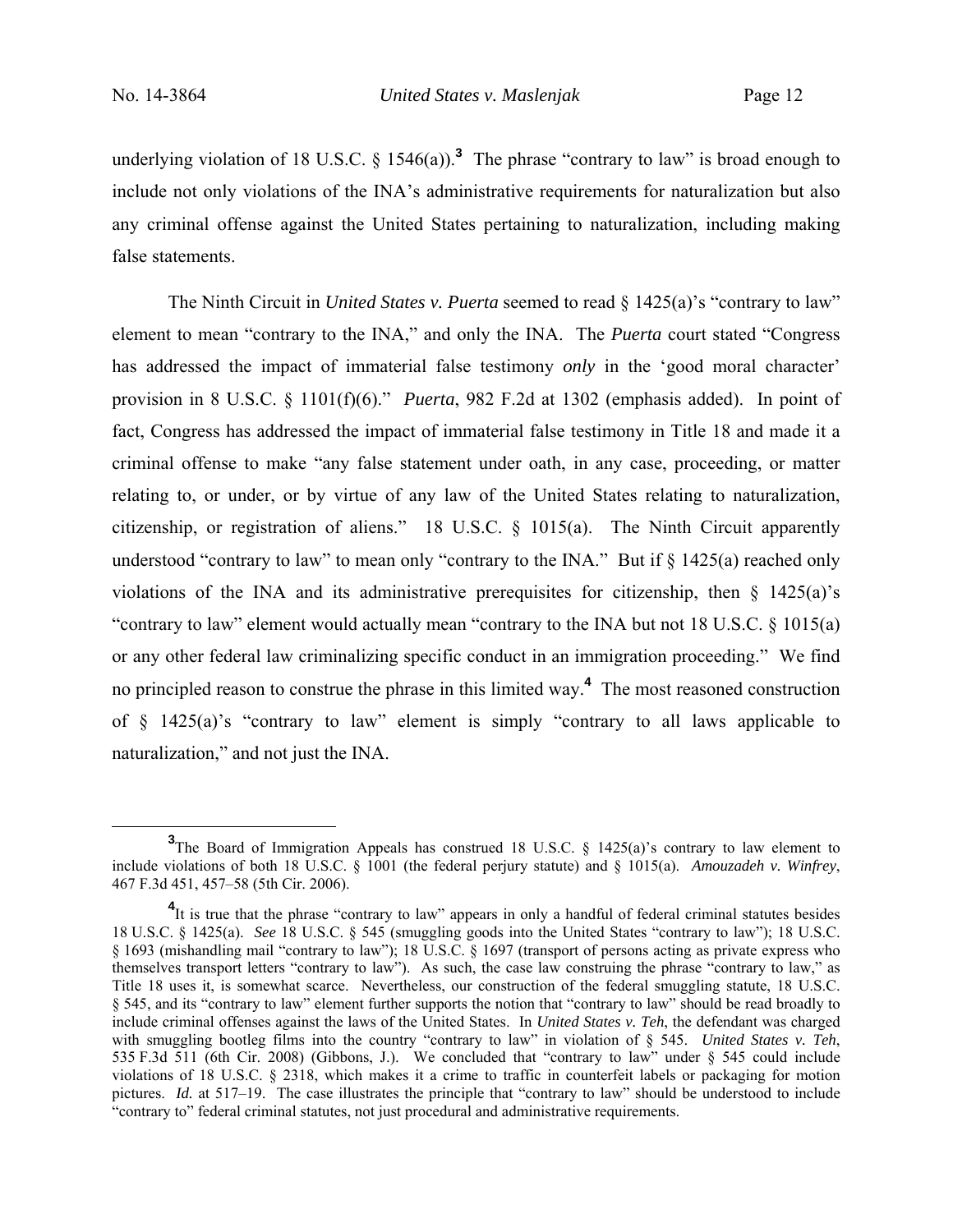Second, the district court's instruction was an accurate statement of law because proof of materiality is not required to establish a violation of 18 U.S.C. § 1425(a) or the underlying violation of 18 U.S.C. § 1015(a). Having determined that  $\S$  1425(a) on its face does not require proof of materiality, we next look to Maslenjak's underlying conduct by which she procured her naturalization "contrary to law," making false statements in her immigration proceedings. Title 18 U.S.C. § 1015(a) criminalizes "any false statement under oath . . ." in an immigration proceeding. 18 U.S.C.  $\S$  1015(a). We have construed  $\S$  1015(a) in a previous unreported decision and concluded that materiality is not an element of the offense. *Tongo*, 16 F.3d 1223, 1994 WL 33967, at \*\*3–4. Every other circuit to consider the question has reached the same result and held that materiality is not an element of § 1015(a). *United States v. Youssef*, 547 F.3d 1090, 1094 (9th Cir. 2008); *United States v. Abuagla*, 336 F.3d 277, 278 (4th Cir. 2003); Seventh Cir. Pattern Jury Instr. for 18 U.S.C. § 1015(a). The Ninth Circuit reasoned that § 1015(a) does not contain a materiality requirement based on "Congress's omission of 'material' from § 1015(a), combined with its inclusion of 'material' in a similar statutory provision (§ 1001(a)) ...." *Youssef*, 547 F.3d at 1094.<sup>5</sup> Therefore, § 1015(a) does not require proof of a false statement of material fact.

It follows that where as here the government satisfies the "contrary to law" element of § 1425(a) by proving an underlying violation of law and the underlying violation does not have as one of its elements a material false statement, no additional proof of materiality is required to obtain a conviction under § 1425(a). Otherwise, requiring proof of materiality simply as an element of § 1425(a) would lead to incongruous legal outcomes. For example, a person could violate 18 U.S.C. § 1015(a) by making "any [immaterial] false statement" on an application for naturalization but not be guilty of procuring his naturalization "contrary to law" in violation of 18 U.S.C. § 1425(a), unless the government could also show that the false statement was material. This result also alters the plain meaning of "contrary to law" to "contrary to the laws applicable to naturalization except 18 U.S.C. § 1015(a)." We find no warrant for such a cramped reading of the phrase "contrary to law."

**<sup>5</sup>** <sup>5</sup>When asked at oral argument if any other federal statute criminalized immaterial false states, the United States inexplicably answered that there were none. Not only does 18 U.S.C. § 1015(a) criminalize immaterial false statements, the statute criminalizes immaterial false statements in immigration proceedings, and the district court's instructions to the jury on the "contrary to law" element closely tracked the language of § 1015(a).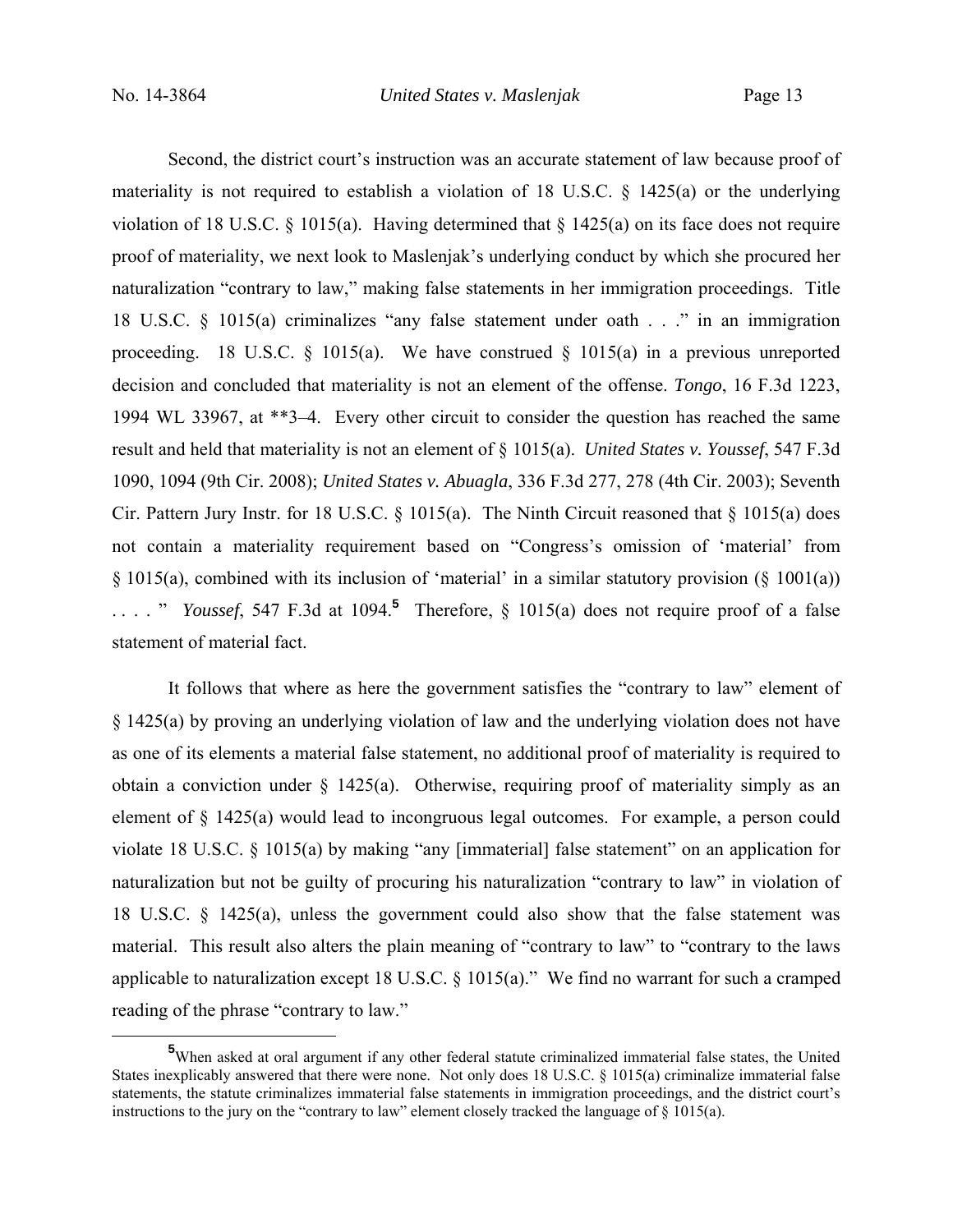Of course, the predicate act or conduct matters in a prosecution under  $\S 1425(a)$ . Where the government establishes the "contrary to law" element of  $\S$  1425(a) by proving an underlying criminal act and the criminal act has as one of its elements a material false statement, proof of materiality should arguably be required to obtain a conviction under  $\S$  1425(a). Our recent case of *United States v. Shordja*, 598 F. App'x 351 (6th Cir. 2015) illustrates this proposition. Like Maslenjak, the defendant in *Shordja* was charged with procuring his naturalization in violation of 18 U.S.C. § 1425(a). The defendant provided the same false answers to the same questions on the same application for naturalization. *Shordja*, 598 F. App'x at 351–52. But the government in *Shordja* conceded that proof of materiality was a required element of the offense under § 1425(a), a position seemingly inconsistent with its stance in this appeal. *Id.* at 354 ("Although we have not yet addressed the question of whether to recognize a materiality requirement in § 1425(a), the Government concedes that the statutory provision contains a materiality element.")*.* **6**

However, unlike Maslenjak, the defendant in *Shordja* was also charged with one count of making false statements to a government official in violation of 18 U.S.C. § 1001(a)(2). *See also Latchin*, 554 F.3d at 712. In other words, the government's theory of the case was that the defendant procured his naturalization "contrary to law" by violating the federal perjury statute, which has as one of its elements proof of materiality. 18 U.S.C. § 1001(a)(2) ("[W]hoever, in any matter within the jurisdiction of the executive, legislative, or judicial branch of the Government of the United States, knowingly and willfully makes any materially false, fictitious, or fraudulent statement or representation . . . shall be [punished]."); *United States v. Gatewood*, 173 F.3d 983, 986 (6th Cir. 1999) ("The elements required to establish a violation of 18 U.S.C. § 1001 are . . . . that the false statement was material."). Where as in *Shorjda* a defendant is charged under 18 U.S.C. § 1425(a) with knowingly procuring naturalization contrary to law and the predicate violation of law is perjury under  $\S$  1001(a), it stands to reason that proof of materiality should be required to prove that the defendant procured his naturalization "contrary to law."

**<sup>6</sup>** <sup>6</sup>Without deciding whether materiality was an element of 18 U.S.C. § 1425(a), we held that it was not plain error for the district court to fail to instruct the jury on materiality and that there was sufficient evidence of materiality to sustain the conviction. *Shordja*, 598 F. App'x at 354-55.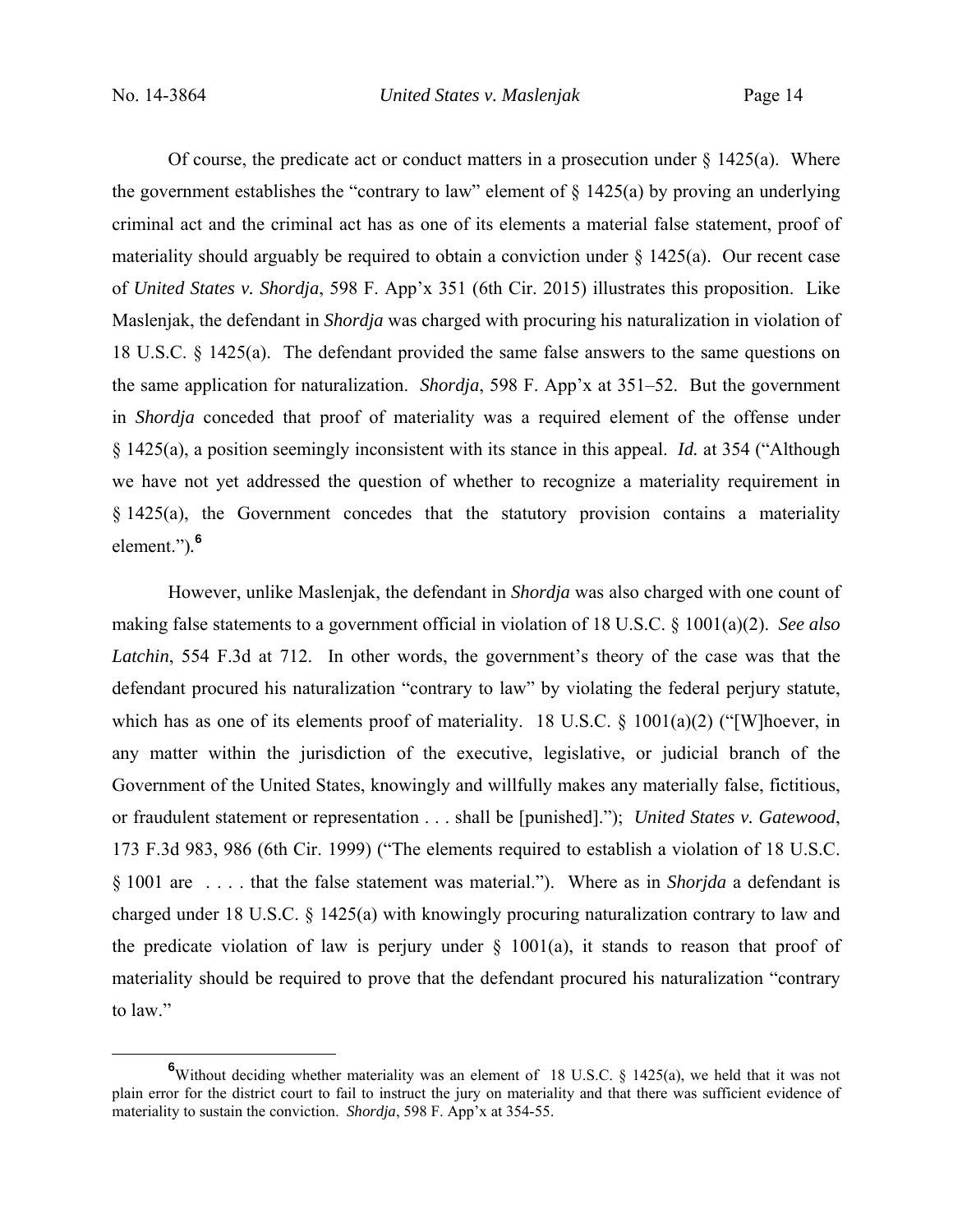We need not fully resolve this last point to decide this case. Maslenjak was not charged under the perjury statute, and the district court did not instruct the jury on the elements of § 1001(a). The theory of the government's case against Maslenjak was that she procured her naturalization "contrary to law," in part by making false statements in an immigration proceeding in violation of 18 U.S.C.  $\S$  1015(a), not by committing perjury in violation of  $\S$  1001(a). A material false statement is not an element of the crime under  $\S$  1015(a). Therefore, we conclude that materiality is not an implied element of 18 U.S.C. § 1425(a) where the underlying "contrary to the law" conduct is making a false statement in violation of 18 U.S.C. § 1015(a).

We recognize that Maslenjak's position finds support in a number of other circuit decisions holding that materiality is an implied element of 18 U.S.C. § 1425(a). By and large, we find these decisions unpersuasive. The leading case supporting Maslenjak's position is *United States v. Puerta* where the Ninth Circuit read an implied materiality requirement into § 1425(a). *Puerta*, 982 F.2d at 1301. The defendant in *Puerta* made false statements on his application for naturalization where he did not answer a question about whether he had ever used an alias (he had) and answered that he had not been absent from the United States since he entered the country for permanent residence (he was). *Id.* at 1298–99. The defendant was charged under 18 U.S.C. § 1425(a), and following a bench trial, the district court found him guilty of procuring his naturalization contrary to law and proceeded to denaturalize him pursuant to 8 U.S.C. § 1451(e). *Id.* at 1299–1300.

The Ninth Circuit reversed, holding that the government had to prove that the defendant's statements were material. The *Puerta* court based its holding on two factors: (1) proof of materiality was required in a civil denaturalization proceeding under 8 U.S.C. § 1451(a); and (2) the "gravity of the consequences" of mandatory denaturalization justified a showing of materiality under 18 U.S.C. § 1425(a). *Id.* at 1301 (citation omitted). Notably, the parties in *Puerta* agreed that the materiality requirement in the civil denaturalization proceeding implied materiality as an element of 18 U.S.C. § 1425(a) as well.  $Id<sup>7</sup>$  As a result, the Ninth Circuit did not apply the typical rules of statutory construction. The Ninth Circuit ultimately concluded that

**<sup>7</sup>** <sup>7</sup>As *Puerta* illustrates, the government has taken inconsistent positions on the materiality issue in different cases before different courts at different times. We address this issue more fully below.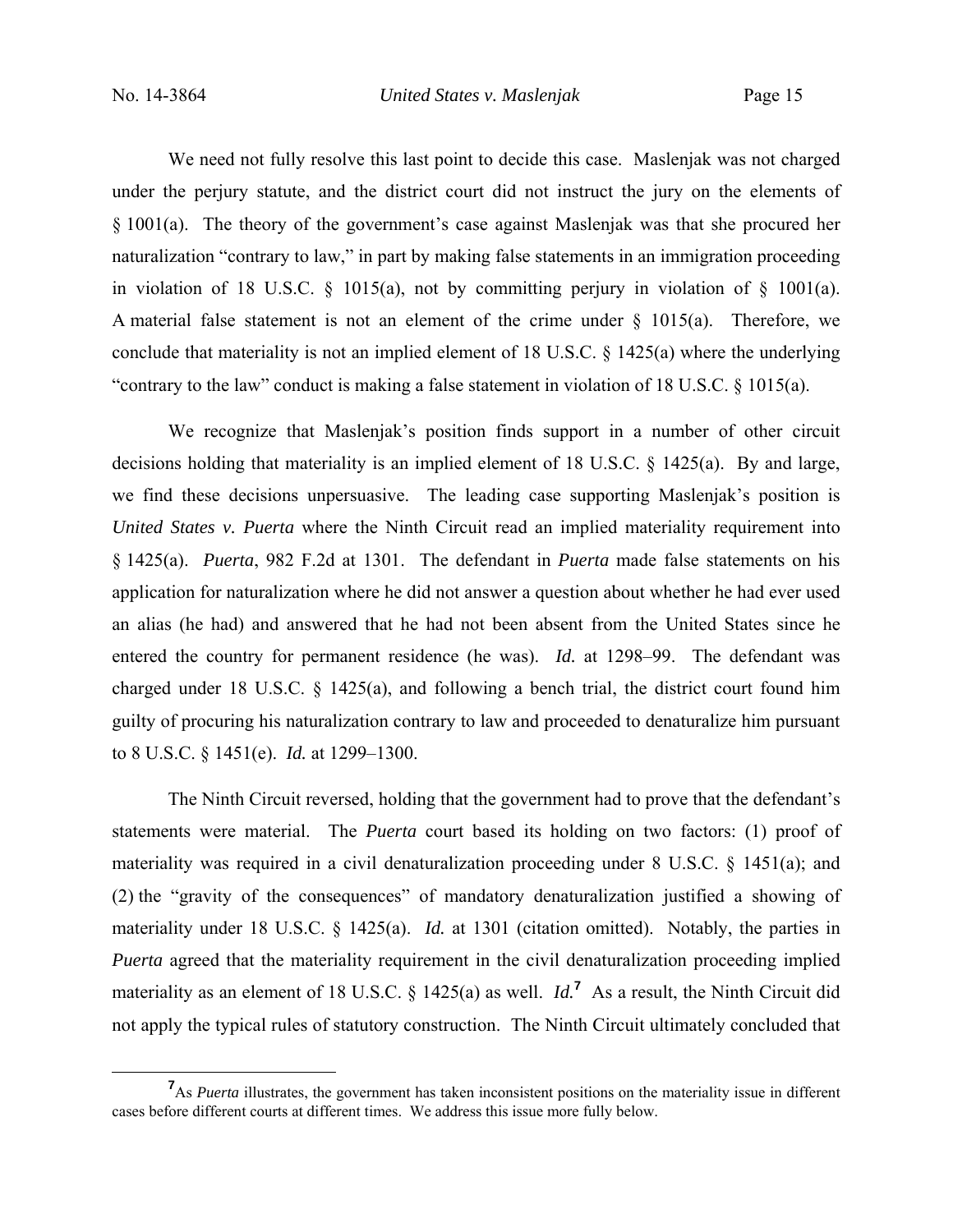"Puerta's false statements were not material, and therefore may not form the basis of a criminal conviction under § 1425." *Id.* at 1304.

Other circuits have followed the Ninth Circuit's decision in *Puerta* but without engaging in their own analysis of the statutory language. The First Circuit has assumed like the Ninth Circuit that materiality is an element of 18 U.S.C. § 1425(a) because it is an element of civil denaturalization under 8 U.S.C. § 1451(a). *Mensah*, 737 F.3d at 808–09; *Munyenyezi*, 781 F.3d at 536. The Seventh Circuit adopted the materiality element, at least in part, because, just as in *Puerta*, the parties to the case agreed that it was an element of 18 U.S.C. § 1425(a). *United States v. Latchin*, 554 F.3d 709, 712, 713 n.3 (7th Cir. 2009).**<sup>8</sup>** And the Fourth Circuit has simply followed *Puerta* without any supporting reasoning of its own. *United States v. Aladekoba*, 61 F. App'x 27, 28 (4th Cir. 2003); *United States v. Agyemang,* 230 F.3d 1354, 2000 WL 1335286, \*1 (4th Cir. Sept. 15, 2000); *United States v. Agunbiade*, 172 F.3d 864, 1999 WL 26937, at \*2 (4th Cir. Jan. 25, 1999).

We find that *Puerta*'s approach to materiality suffers from a number of problems. First and foremost, as a matter of statutory construction, 18 U.S.C. § 1425(a) does not suggest that materiality is an element of the offense. The term "material" does not appear in 18 U.S.C.  $\S$  1425(a) nor, for that matter, in 8 U.S.C.  $\S$  1451(e). This is not surprising because  $\S$  1425(a) criminalizes procuring citizenship or naturalization in any way that is "contrary to law," not just by making false statements. In fact, 18 U.S.C. § 1425(a) reaches far more conduct than making false statements or even procuring one's own citizenship in some way contrary to law. The statute can be properly read to criminalize the procurement of any proof of citizenship or document related to naturalization or citizenship for "any person," not just one's own self. The Ninth Circuit's conclusion that  $\S$  1425(a) contains an implied element of materiality then lacks any support in what is already the broad and plain language of the statute.

The Ninth Circuit's approach also ignores the fact that other violations of federal law pertaining to false statements in immigration proceedings do not require proof of materiality.

**<sup>8</sup>** The Seventh Circuit also analyzed the false statements at issue in *Latchin* as violations of 18 U.S.C. § 1001(a), the federal perjury statute. *Latchin*, 554 F.3d at 712. For the reasons already explained above, the distinction is important because 18 U.S.C. § 1001(a) expressly requires proof of materiality as an element of the offense. *See* 18 U.S.C. § 1001(a).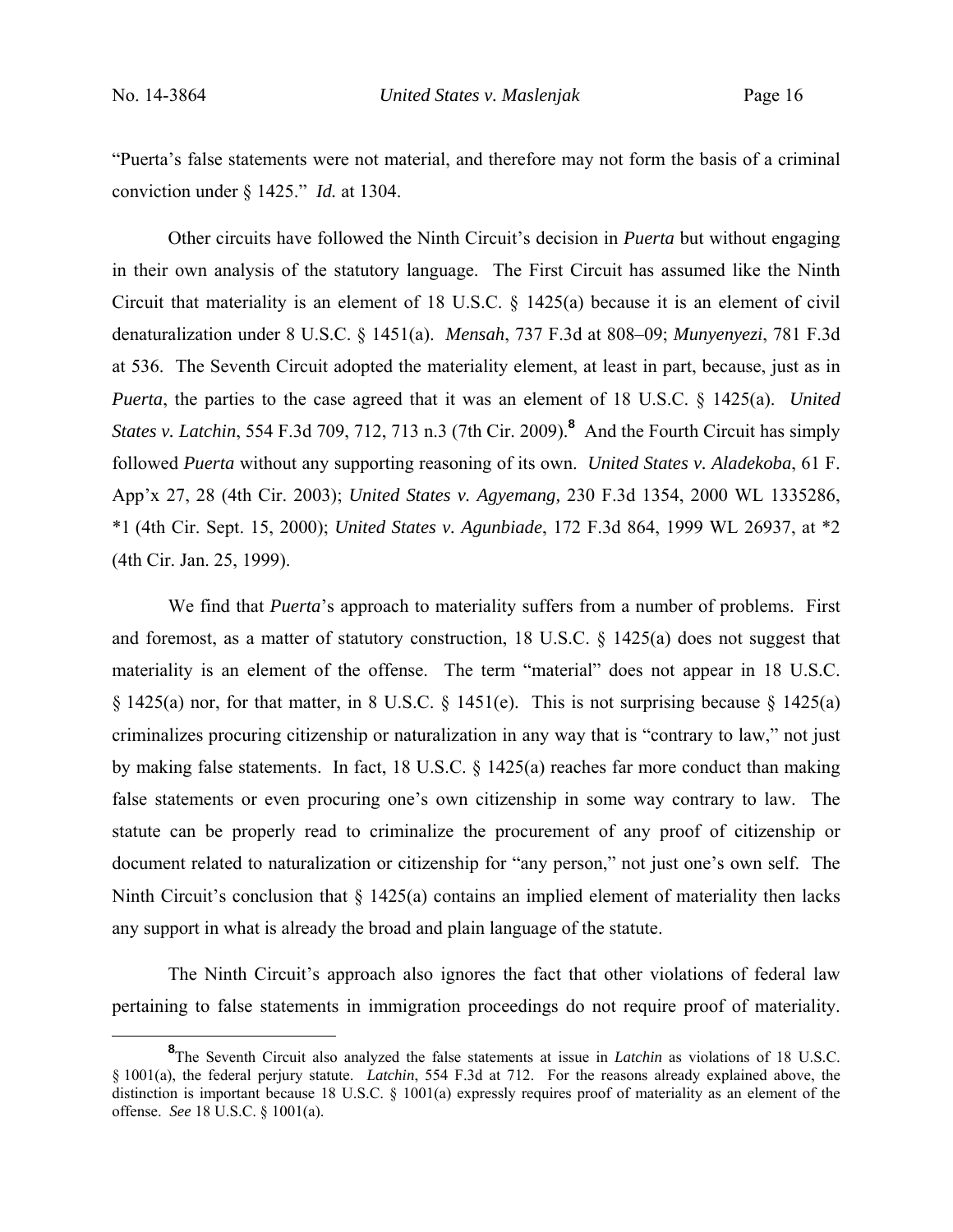It is well settled in the Ninth Circuit (and in other circuits following the Ninth's holding in *Puerta*) that proof of materiality is not a required element of 18 U.S.C. § 1015(a). *Youssef*, 547 F.3d at 1094; *see also Abuagla*, 336 F.3d at 278; Seventh Cir. Pattern Jury Instr. for 18 U.S.C. § 1015(a). Nor is proof of materiality required in other sections of the INA addressing false testimony. The INA at 8 U.S.C.  $\S$  1427(a)(3) makes "good moral character" a condition precedent to naturalization. 8 U.S.C. § 1427(a)(3). And 8 U.S.C. § 1101(f)(6) precludes a finding of "good moral character" for any naturalization applicant who "has given false testimony for the purpose of obtaining any benefit" under the INA.  $8 \text{ U.S.C.} \$   $1101(f)(6)$ .<sup>9</sup> The Supreme Court in *Kungys* concluded that § 1101(f)(6) does not contain a materiality requirement. *Kungys*, 485 U.S. at 779–80 (holding that 8 U.S.C. § 1101(f)(6) does not contain a materiality requirement for false testimony). Reading an implied materiality element into § 1425(a) would mean then that a defendant could give immaterial false testimony for the purpose of obtaining an immigration benefit, thereby failing to meet the requirements for naturalization under 8 U.S.C. § 1427(a)(3) and 8 U.S.C. § 1101(f)(6) but still not be guilty of knowingly procuring his citizenship "contrary to law" in violation of 18 U.S.C. § 1425(a). Requiring proof of materiality under 18 U.S.C. § 1425(a) is incompatible with these other federal laws applicable to false statements in immigration proceedings.

As *Puerta* and its progeny highlight, the United States has taken a contrary position on the materiality issue in different cases before different courts, including this one, though we have noted why *Shordja* is distinguishable in this regard. While the government could not account for these inconsistencies at oral argument, "[t]here is, of course, no rule of law to the effect that the Government must be consistent in its stance in litigation over the years." *Barrett v. United States*, 423 U.S. 212, 222 n.6 (1976) (citation omitted); *see also* 13 Charles Alan Wright & Arthur R. Miller, *Federal Practice & Procedure* § 3530 (3d ed.) ("Just as courts are not

**<sup>9</sup> 9**The district court also instructed the jury that it could find Maslenjak guilty under 18 U.S.C. § 1425(a) if the jury found that she had procured her naturalization "contrary to" the INA at 8 U.S.C. §§ 1427(a)(3) and  $1101(f)(6)$ , though the jury instructions did not actually cite those code sections. The district court instructed the jury that "false testimony" would defeat a finding of good moral character. The instructions did not, however, address whether the false testimony had to concern a material fact. On appeal Maslenjak has not challenged this aspect of the jury instructions, though she does raise other objections to the district court's instructions on good moral character. We address those challenges more fully below.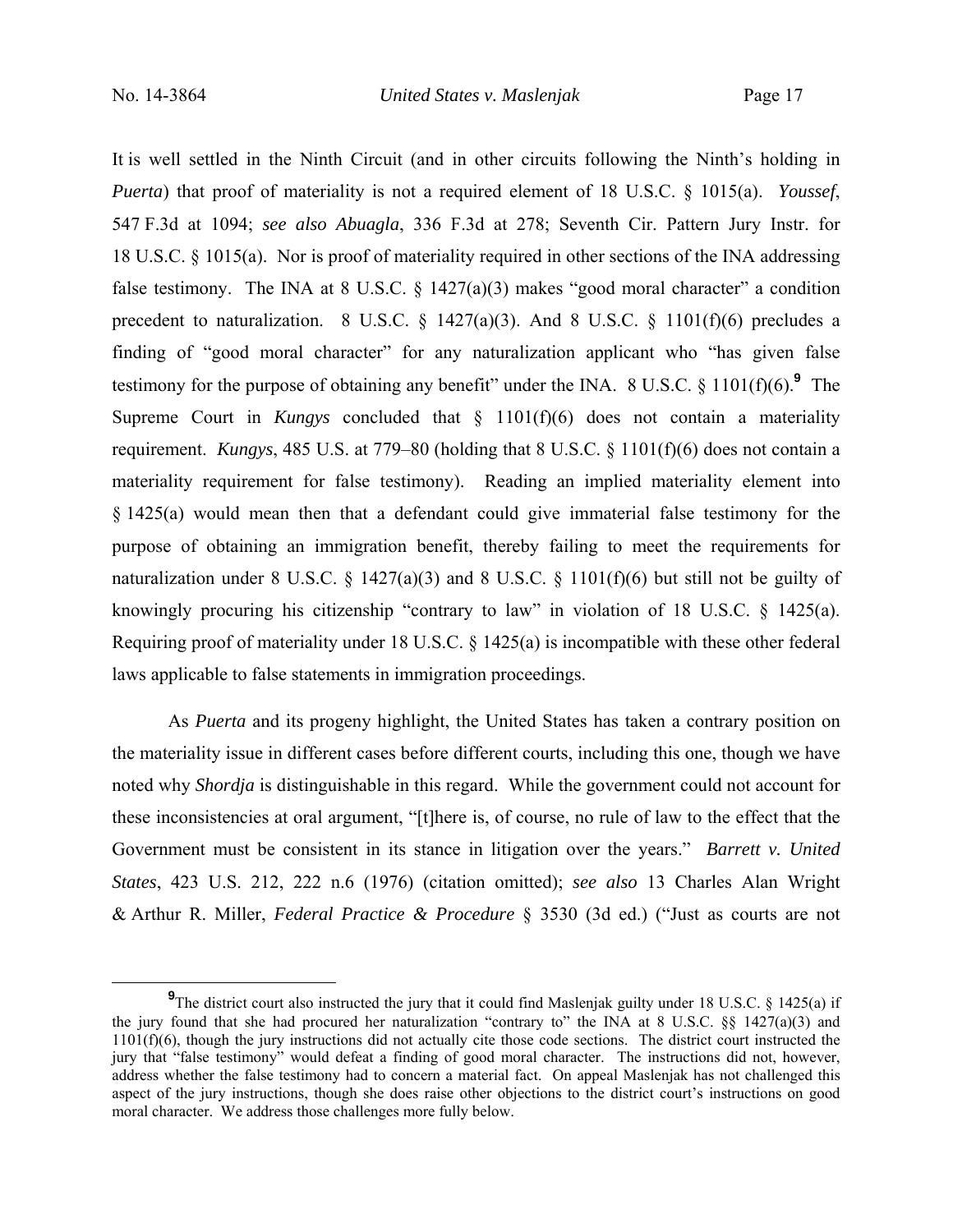bound, so also is the government not bound. The fact that it has conceded a point in one case does not preclude it, without more, from changing its position in a later case.").

Still, it is one thing to take contrary positions in different cases "over the years." It is more problematic that the government has taken inconsistent positions on the materiality issue at key points in the case now before us. The government sought an indictment charging Maslenjak with making material false statements and even adduced proof at trial relevant to the materiality element only to argue at the charge conference and now on appeal that proof of materiality is not required.**<sup>10</sup>** The government's prevarication notwithstanding, our task is to determine whether the district court properly charged the jury on the elements of the offense, a task which begins and ends with a proper construction of the relevant statutes. Therefore, the government's inconsistency does not affect our analysis of the plain language of 18 U.S.C. § 1425(a) or any of the other statutes implicating Maslenjak's denaturalization.

The only compelling reason left to adopt the Ninth Circuit's approach to materiality in *Puerta* is the equity of mandatory denaturalization on anything less than proof of a materially false statement. As Maslenjak asserted at oral argument, denaturalization is a "unique" and "severe" sanction amounting to "banishment," and so the same evidentiary standard should apply whether the government seeks denaturalization in a civil proceeding or a criminal proceeding. Whatever appeal this rationale might have, the argument invites us to overlook the plain text of 18 U.S.C. § 1425(a) and disregard the overall statutory scheme Congress has enacted for denaturalization under the INA.

Construing 8 U.S.C. § 1451 and 18 U.S.C. § 1425 together, Congress has created two alternative approaches to denaturalization, one civil and one criminal. The denaturalization procedure established under 8 U.S.C. § 1451(a) is civil and equitable in nature, initiated simply by filing a petition in the district court where the citizen resides, and carries a "clear, unequivocal, convincing" standard of proof. Section 1451(e) creates a second statutory path to

**<sup>10</sup>**While Maslenjak calls attention to the discrepancy between the indictment and the jury instructions, she has not argued on appeal that the jury instructions resulted in a constructive amendment of the indictment. *See United States v. Hynes,* 467 F.3d 951, 962 (6th Cir. 2006) (holding that a constructive amendment of the indictment occurs where the defendant can show "a combination of evidence *and* jury instructions that effectively alters the terms of the indictment"). As a result, we need not consider this issue further.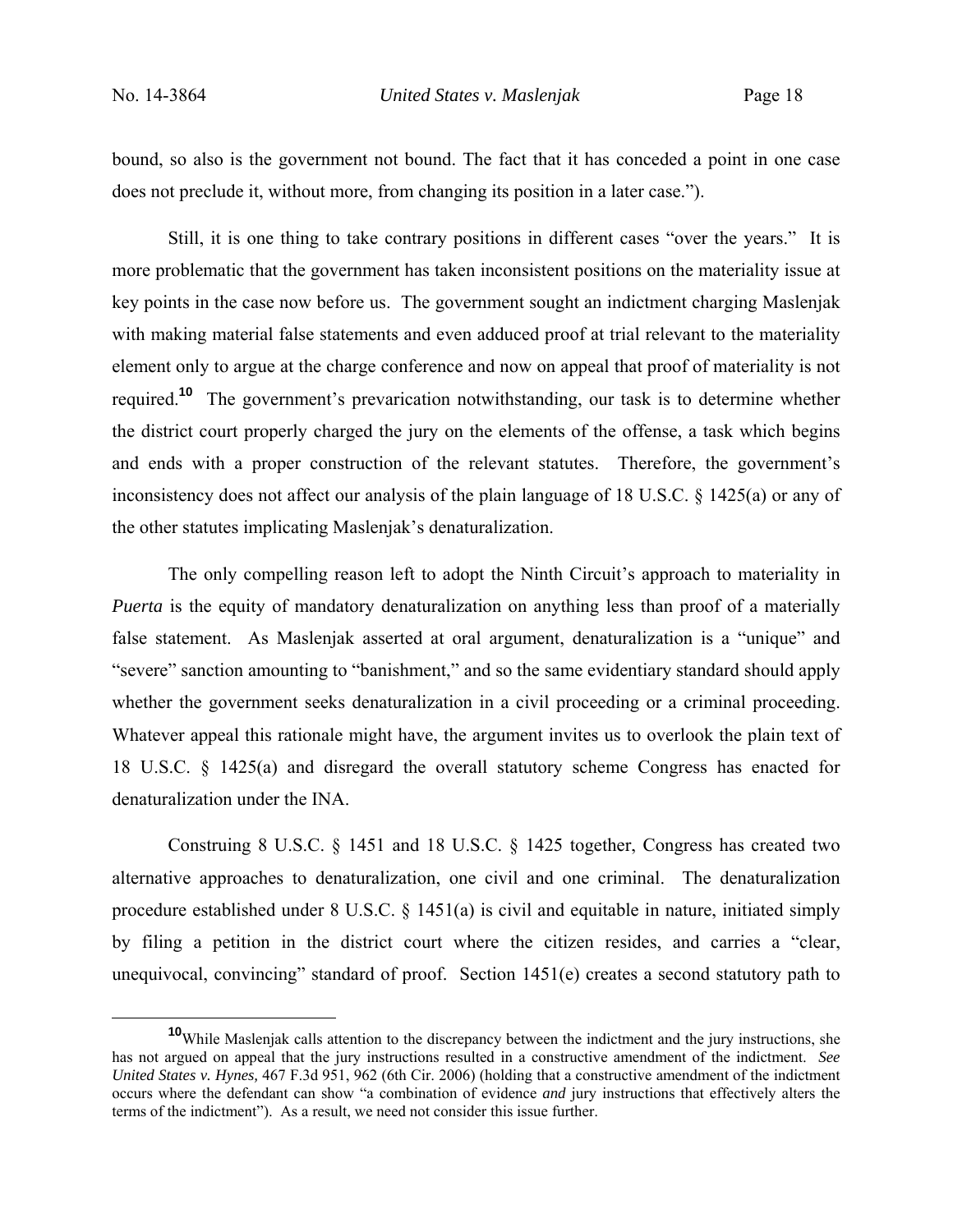denaturalization which is criminal in nature, because  $\frac{1451(e)}{e}$  makes denaturalization mandatory where the citizen is found guilty of violating 18 U.S.C. § 1425. Obviously, the alternative procedure requires the government to seek an indictment and establish probable cause, afford the citizen all of the constitutional due process rights owed whenever a person is accused of a criminal act, and meet a higher burden of proof (beyond a reasonable doubt).**<sup>11</sup>** *See Mandycz*, 447 F.3d at 962 ("Criminal cases offer many due process protections-*e.g.,* jury trial, indictment, beyond-a-reasonable-doubt burden of proof, right to counsel-that civil proceedings, including denaturalization proceedings, do not.").

Accepting then that Congress has provided two alternative procedures and standards of proof under  $\S$  1451(a) and  $\S$  1451(e), the explicit requirement of materiality under one approach but not the other is actually consistent with a two-track statutory scheme for denaturalization. In a civil denaturalization suit, the government can bring its case simply by filing an equitable petition, proceed as in a civil case, and satisfy a lesser burden of proof than beyond a reasonable doubt. In light of the slightly lower burden of proof, Congress has required the government to prove that the naturalized citizen has concealed a material fact. By contrast, in a criminal case resulting in denaturalization, the government must prove the charge under 18 U.S.C. § 1425 beyond a reasonable doubt while meeting the demands of constitutional due process. Congress has not required proof of materiality in that scenario arguably because of the higher burden of

<sup>&</sup>lt;sup>11</sup>The Supreme Court has sent mixed signals about where the "clear, unequivocal, and convincing" standard of proof falls on the continuum of evidentiary burdens and particularly how it differs from proof beyond a reasonable doubt. In an older decision, the Supreme Court described the "clear, unequivocal, and convincing" burden as "substantially identical with that required in criminal cases—proof beyond a reasonable doubt." *Klapprott v. United States*, 335 U.S. 601, 612 (1949). Somewhat more recently, the Supreme Court described the "clear, unequivocal, and convincing" burden as an "intermediate standard" designed to "protect particularly important individual interests in various civil cases" including civil denaturalization proceedings under U.S.C. § 1451(a). *Addington v. Texas*, 441 U.S. 418, 424–25 (1979). The *Addington* court went on to remark in dicta that the word "unequivocal" "taken by itself means proof that admits of no doubt, a burden approximating, if not exceeding, that used in criminal cases." *Id.* at 432. Later still, the Supreme Court considered the standard of proof in a deportation case and noted that "[t]he BIA for its part has required only 'clear, unequivocal and convincing' evidence of the respondent's deportability, not proof beyond a reasonable doubt." *I.N.S. v. Lopez-Mendoza*, 468 U.S. 1032, 1039 (1984). This single comment suggests that the clear, unequivocal, and convincing burden of proof is an elevated standard but still just short of or only "approximating" proof beyond a reasonable doubt. Otherwise, we have summarized the "clear, unequivocal, and convincing" standard as follows: "So, the omission of 'unequivocal' makes a difference. The 'clear, unequivocal, and convincing standard' is a more demanding degree of proof than the 'clear and convincing' standard." *Ward v. Holder*, 733 F.3d 601, 605 (6th Cir. 2013).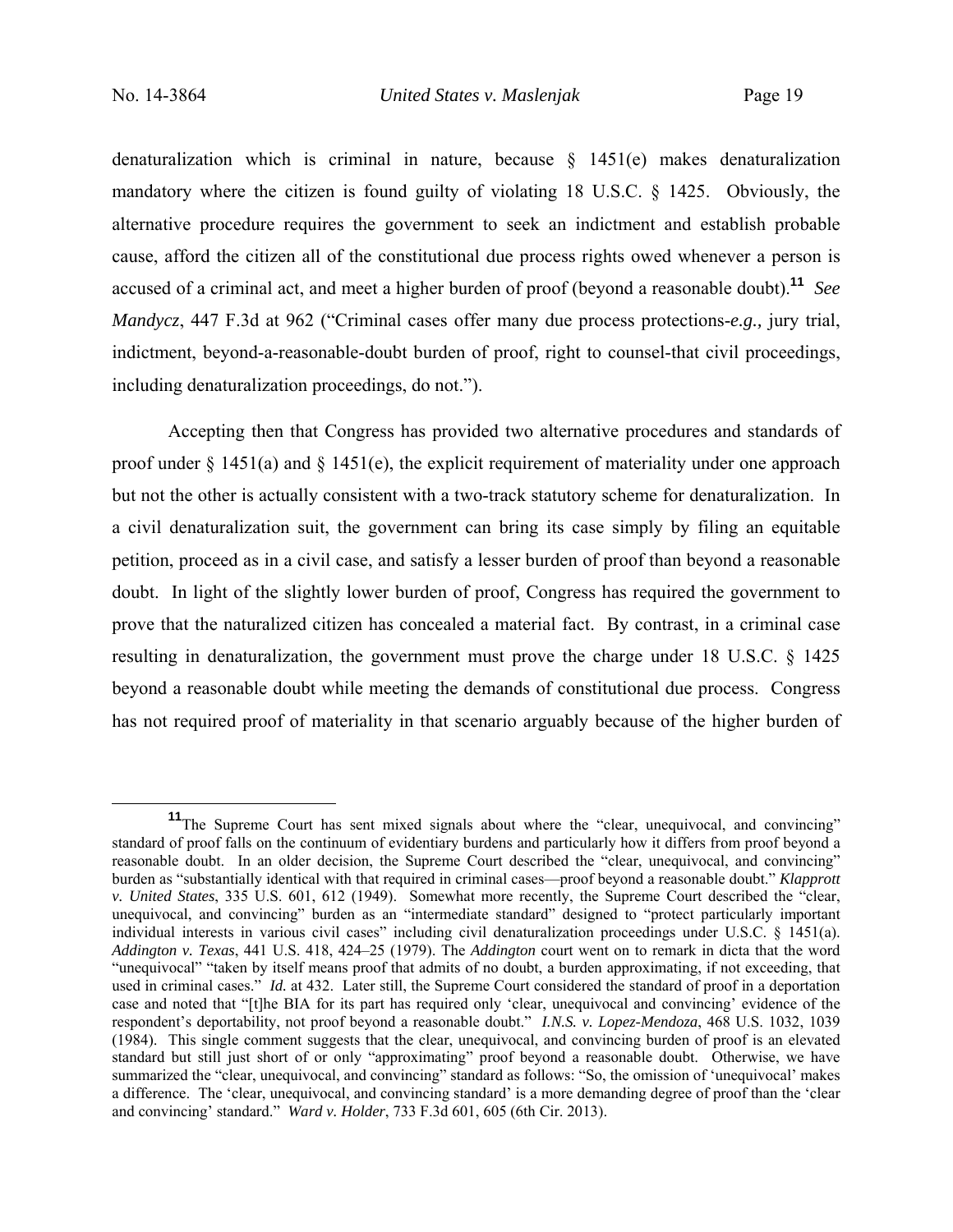proof, the additional safeguards for the naturalized citizen's constitutional rights, and the broad sweep of § 1425 itself.

So in a criminal prosecution under § 1425, the Constitution itself cures any concerns about the "gravity of the consequences" of mandatory denaturalization without requiring proof of materiality. *Puerta* at 1301. And if it were otherwise and materiality was a required element of both civil and criminal denaturalization proceedings, the government would have little incentive to ever pursue the denaturalization of a naturalized citizen for making false statements through a criminal indictment under 18 U.S.C. § 1425. The government could achieve the same result, denaturalization, by proving the same materiality element but in a civil proceeding under a lesser standard of proof and with less constitutional due process. Thus, reading an implied element of materiality into 18 U.S.C. § 1425(a) would yield yet another unintended, anomalous result. Despite the equities supporting Maslenjak's position, "[w]e are not at liberty to rewrite the statute to reflect a meaning we deem more desirable" but "[i]nstead, we must give effect to the text Congress enacted." *Ali v. Fed. Bureau of Prisons*, 552 U.S. 214, 228 (2008). In the final analysis, we find the arguments and reasoning supporting an implied element of materiality under 18 U.S.C. § 1425 to be lacking.

 Having established that materiality is not required to prove a violation of 18 U.S.C. § 1425(a) or 18 U.S.C. § 1015(a), we hold that the district court's instruction was a correct statement of the law. With this holding, we need not reach the issue of whether the government proved Maslenjak's false statements to be material.

#### **III.**

 In her second claim on appeal, Maslenjak argues that the district court erroneously instructed the jury that it could also convict her under 18 U.S.C. § 1425(a) if it found that Maslenjak did not possess good moral character. As already mentioned, 8 U.S.C. § 1427(a)(3) establishes "good moral character" as a requirement for naturalization. 8 U.S.C. § 1427(a)(3). Although the INA does not define what "good moral character" is, the INA does define what it is not. Under 8 U.S.C. § 1101(f)(6), no one can be found to be a person of "good moral character" if the person "has given false testimony for the purpose of obtaining any benefit" under the INA.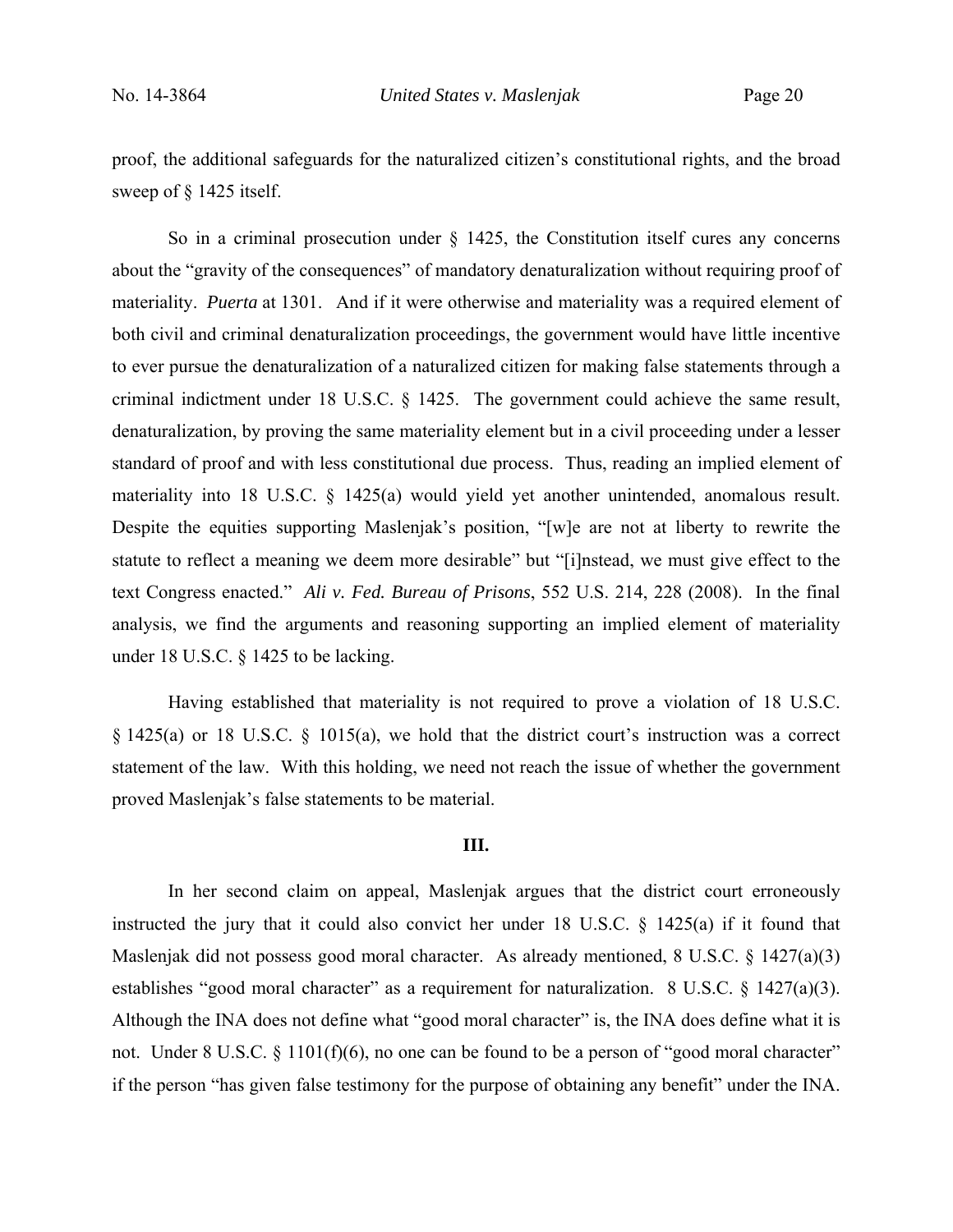8 U.S.C. § 1101(f)(6). In its instructions to the jury defining the "contrary to law" element of the offense under 18 U.S.C. § 1425(a), the district court stated that Maslenjak did not satisfy the "good moral character" requirement of 8 U.S.C. § 1427(a) if the government could show that she had given "false testimony for the purpose of obtaining any immigration benefit." ECF 62, Jury Instr., Page ID 1121.

 On appeal, Maslenjak does not argue that false testimony to obtain an immigration benefit cannot satisfy § 1425(a)'s "contrary to law" element. Several circuits have affirmed denaturalization based on a naturalized citizen's false testimony and violation of the good moral character requirements of 8 U.S.C. § 1101(f)(6). *Munyenyezi*, 781 F.3d at 537 (affirming conviction under § 1425(a) and subsequent denaturalization under 8 U.S.C. § 1451(e) based on failure to meet "good moral character"); *United States v. Rogers*, 104 F.3d 355, 1996 WL 685759, at \* 1 (2d Cir. Nov. 29, 1996) (same); *see also United States v. Suarez*, 664 F.3d 655, 658 (7th Cir. 2011) (affirming civil denaturalization under 8 U.S.C. § 1451(a) for underlying violation of 8 U.S.C. § 1101(f)(3) & (8)); *United States v. Dang*, 488 F.3d 1135, 1139–40 (9th Cir. 2007) (affirming civil denaturalization under 8 U.S.C. § 1451(a) for underlying violation of 8 U.S.C. § 1101(f)(6)); *United States v. Jean-Baptiste*, 395 F.3d 1190, 1193–94 (11th Cir. 2005) (affirming civil denaturalization under 8 U.S.C. § 1451(a) for underlying violation of 8 U.S.C. § 1101(f)(3) & (8)); *United States v. Sokolov*, 814 F.2d 864, 873–74 (2d Cir. 1987 (affirming civil denaturalization under 8 U.S.C. § 1451(a) for underlying violation of 8 U.S.C. § 1101(f)(6)). Instead Maslenjak argues that convicting her for lack of good moral character is unconstitutional. We find both of her constitutional arguments to be without merit.

## **A.**

 First, Maslenjak contends that her conviction amounts to an unconstitutional criminal punishment based on her status. The Supreme Court has held that a state law criminalizing status and not conduct violates the Eighth Amendment's prohibition on cruel and unusual punishment. *Robinson v. California*, 370 U.S. 660, 667 (1962) (striking down a criminal law against being drug addict); *but see Powell v. State of Tex.*, 392 U.S. 514, 533 (1968) (upholding a criminal law against public drunkenness). In other words, the law can only punish "doing" (the *actus reus*) and not merely "being" (what could be called the *status reus*). Maslenjak's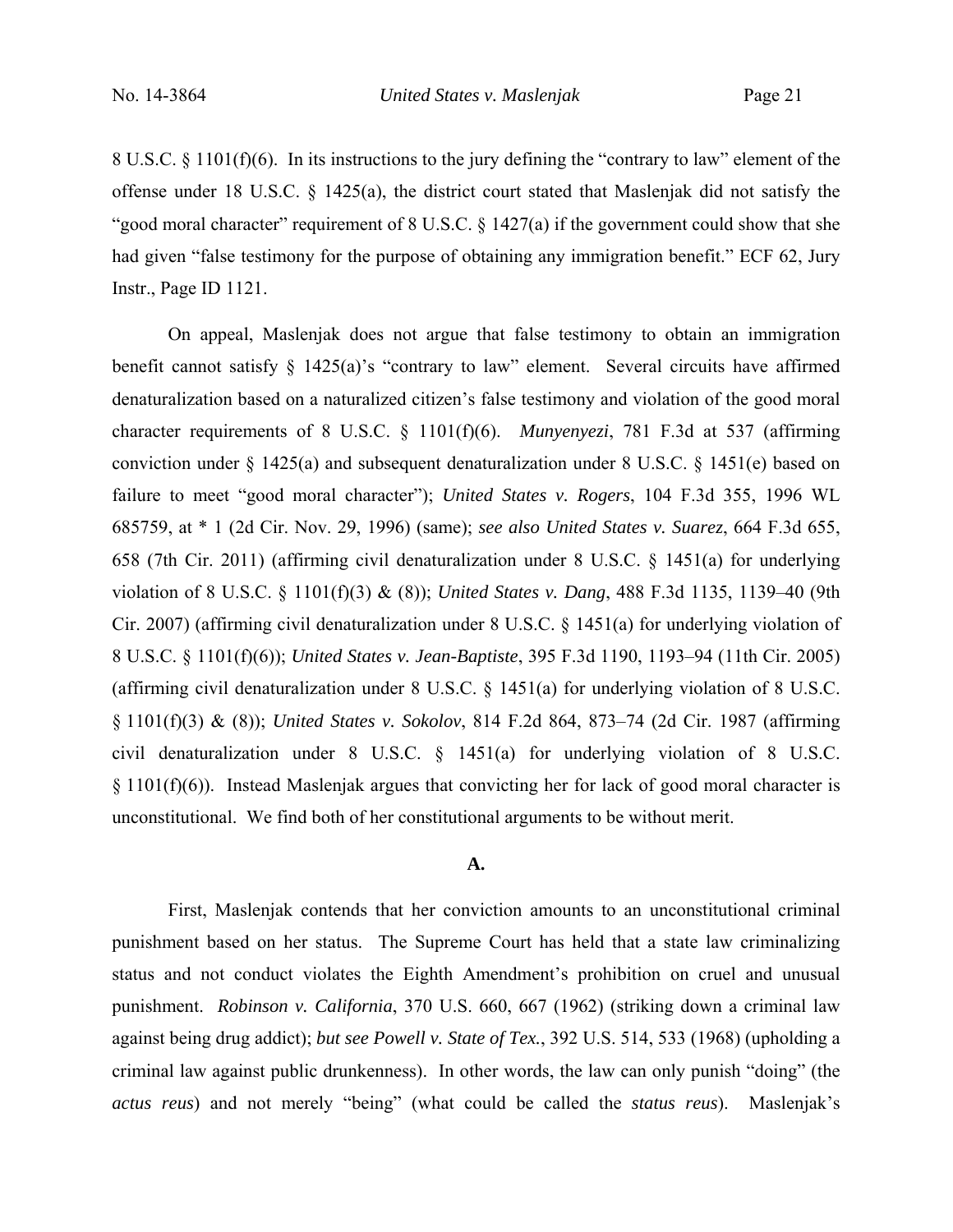conviction does not run afoul of this principle. Maslenjak was found guilty of knowingly procuring her naturalization contrary to law, and her guilty act was illegally procuring or obtaining her naturalization. Section 1425(a) criminalizes conduct and not status by punishing the act of knowingly procuring naturalization in some way contrary to the laws applicable to naturalization. Section 1425(a) does not make it a crime to lack good moral character. Maslenjak's first constitutional challenge is not convincing.

 It is true that the government's theory of the case was based on Maslenjak's ineligibility for naturalization. The United States presented proof at trial and argued to the jury that Maslenjak was not eligible for naturalization because of her false testimony about the answers on her N-400 Application for Naturalization. Under 8 U.S.C. § 1101(f)(6), Maslenjak's false testimony for the purpose of obtaining a benefit disqualified her as a candidate for naturalization. And it is well-established that "[c]itizenship is illegally procured any time the applicant has failed to comply with any of the congressionally imposed prerequisites to the acquisition of citizenship." *United States v. Sprogis*, 763 F.2d 115, 117 n.2 (2d Cir. 1985) (quoting *Fedorenko*, 449 U.S. at 506)). Maslenjak was not found guilty of a particular status, i.e. a lack of good moral character, but guilty of culpable conduct, i.e. procuring her naturalization with the knowledge that she was ineligible because she had given false testimony.

 Maslenjak again relies on the Ninth Circuit's decision in *Puerta* for support. The Ninth Circuit held there that "simply being a person who cannot establish [good moral character] in court is not a crime." *Puerta*, 982 F.2d at 1302. The Ninth Circuit's reasoning on this point is not persuasive. In a prosecution under 18 U.S.C. § 1425(a), the defendant does not have the burden to establish anything at all, including her good moral character. It is the government's burden to prove beyond a reasonable doubt that the defendant knowingly procured her naturalization in some way contrary to law, all in violation of a criminal statute, 18 U.S.C. § 1425(a). Although the INA at 8 U.S.C. § 1101(f)(6) defines what good moral character is not, the INA does not make it crime to lack good moral character. The Ninth Circuit also concluded that Congress had only addressed false testimony in an immigration proceeding at 8 U.S.C.  $§$  1101(f)(6). But, as we have already noted, the Ninth Circuit's observation is not an accurate statement of law. Congress has actually made it a crime to make "any false statement under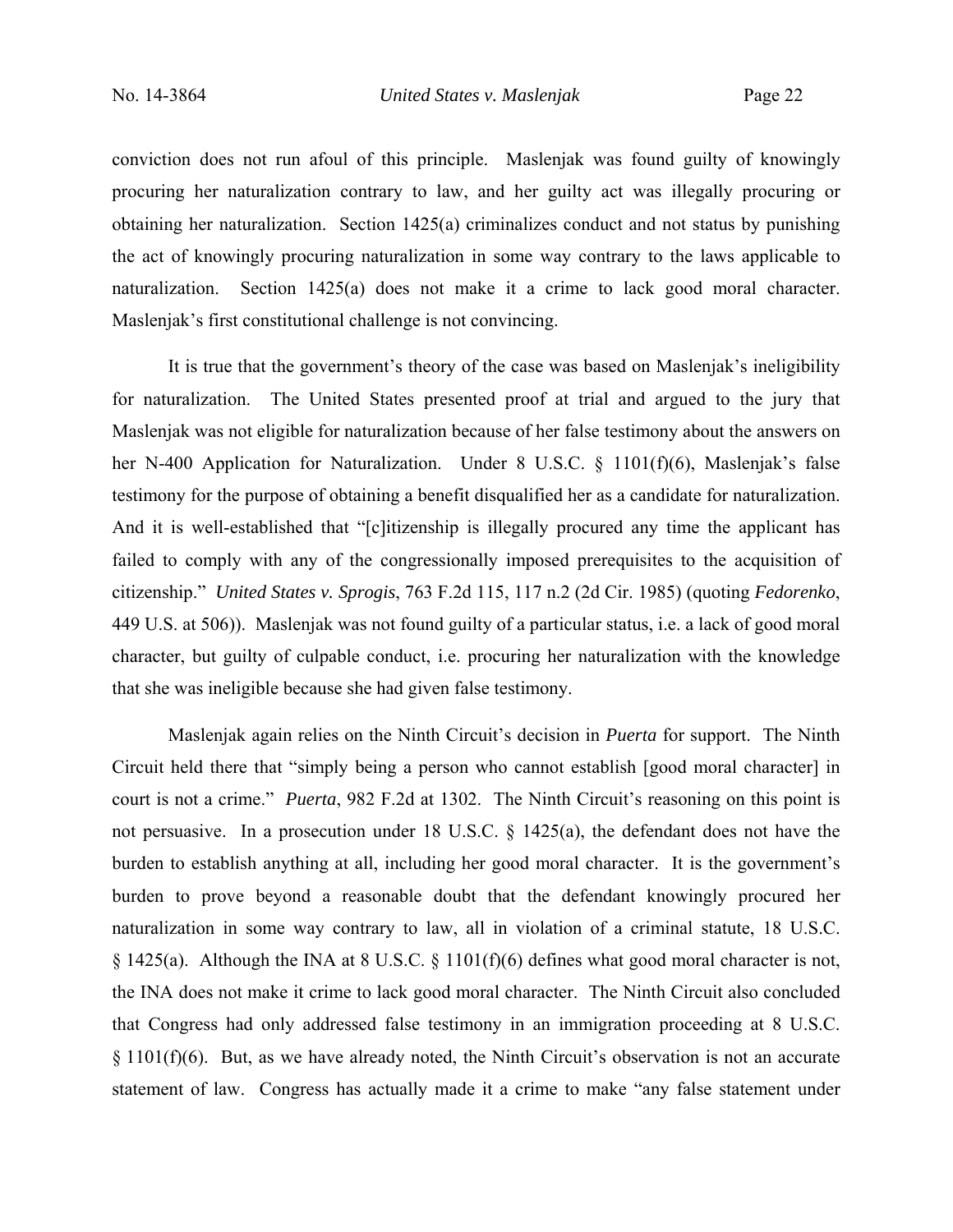oath" in a matter related to naturalization pursuant to 18 U.S.C. § 1015(a). As such, there is no support for Maslenjak's claim that 8 U.S.C. § 1101(f)(6) somehow creates a status-based crime for lacking good moral character.

### **B.**

 Second, Maslenjak claims that the INA's good moral character requirement is unconstitutionally vague. "As generally stated, the void-for-vagueness doctrine requires that a penal statute define the criminal offense with sufficient definiteness that ordinary people can understand what conduct is prohibited and in a manner that does not encourage arbitrary and discriminatory enforcement." *United States v. Coss*, 677 F.3d 278, 289 (6th Cir. 2012) (quoting *Gonzales v. Carhart*, 550 U.S. 124, 148–49 (2007) (other quotations omitted)). "What renders a statute vague is not the possibility that it will sometimes be difficult to determine whether the incriminating fact it establishes has been proved; but rather the indeterminacy of precisely what that fact is." *United States v. Williams*, 553 U.S. 285, 306 (2008). A challenge based on a statute's purported vagueness must be considered on "an as-applied basis" so long as the statute does not involve First Amendment rights. *Johnson v. United States*, 135 S. Ct. 2551, 2580, (2015) (Thomas, J., concurring) (quoting *United States v. Mazurie*, 419 U.S. 544, 550 (1975)). Where as here a defendant challenges a statute for vagueness under the Due Process Clause, the challenge "rest[s] on the lack of notice, and hence may be overcome in any specific case where reasonable persons would know that their conduct is at risk." *Maynard v. Cartwright,* 486 U.S. 356, 361 (1988). "Thus, in a due process vagueness case, we will hold that a law is facially invalid only if the enactment is impermissibly vague in *all* of its applications." *Johnson v. United States*, 135 S. Ct. at 2580 (quoting *Hoffman Estates v. Flipside, Hoffman Estates, Inc.*, 455 U.S. 489, 494–95 (1982)).

We hold that  $8 \text{ U.S.C. } \S 1101(f)(6)$  is not unconstitutionally vague as applied to Maslenjak.<sup>12</sup> That section specifies that "[n]o person shall be regarded as, or found to be, a

**<sup>12</sup>**Maslenjak argues in her opening brief that 8 U.S.C. § 1101(f)(9), the statute's catch-all provision, is unconstitutionally vague. That paragraph follows a non-exhaustive list of factors that will preclude a finding of good moral character; the paragraph states as follows: "The fact that any person is not within any of the foregoing classes shall not preclude a finding that for other reasons such person is or was not of good moral character." 8 U.S.C.§ 1101(f)(9).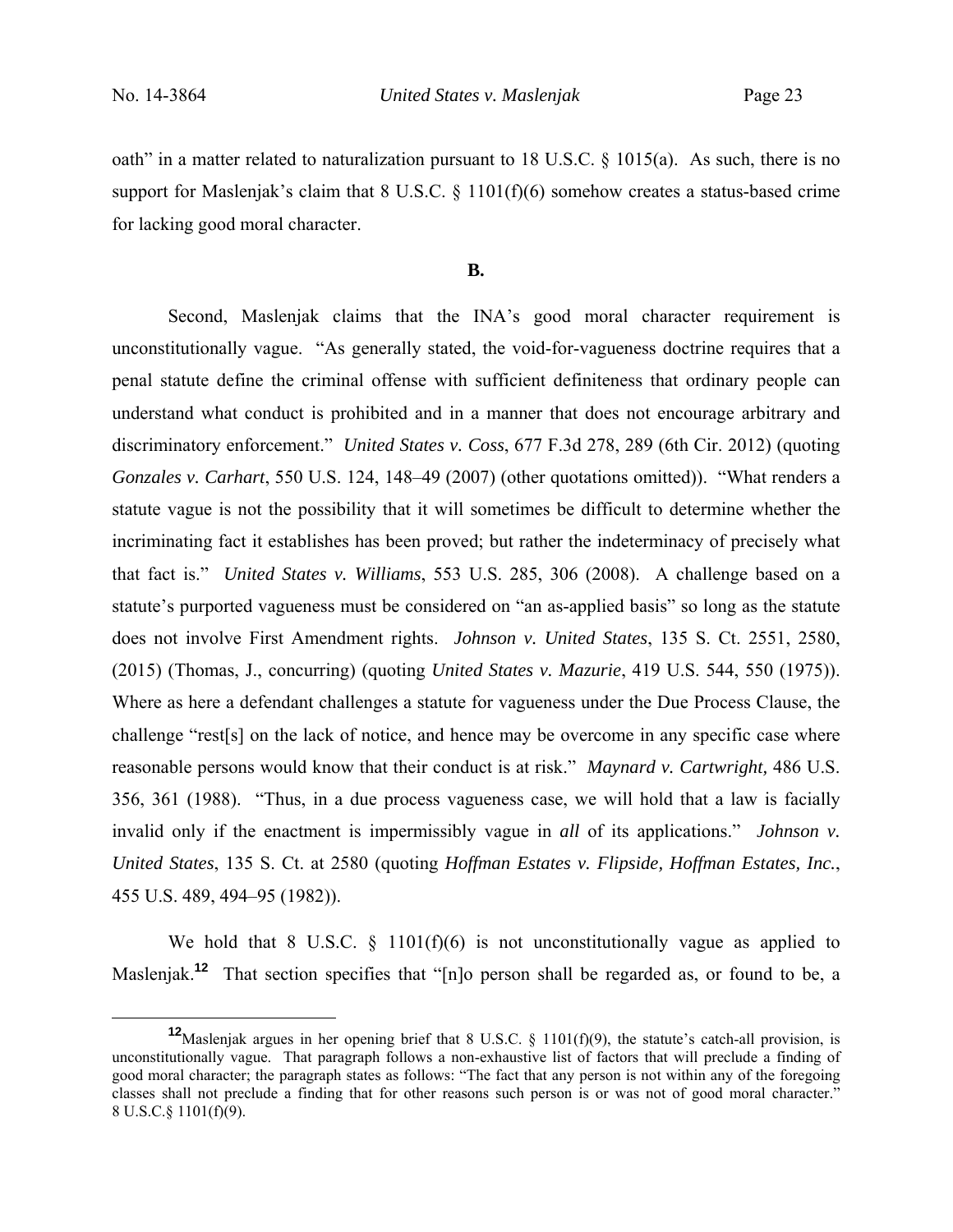person of good moral character who, during the period for which good moral character is required to be established, is, or was one who has given false testimony for the purpose of obtaining any benefits under this chapter." 8 U.S.C.A. § 1101(f)(6). The statute defines a series of factors which will preclude a finding of good moral character. The particular factor challenged by Maslenjak defines conduct, giving false testimony, and calls for the determination of "clear questions of fact" susceptible to "a true-or-false determination, not a subjective judgment such as whether conduct is 'annoying' or 'indecent.'" *Williams*, 553 U.S. at 306; *see also Dang*, 488 F.3d at 1141 (holding that 8 U.S.C. § 1101(f)(9), the good moral character catch-all provision and its implementing regulation was not unconstitutionally vague as applied in that case). Therefore, we reject Maslenjak's vagueness challenge.

#### **C.**

Maslenjak next challenges the district court's instructions to the jury about what the government had to prove to show that Maslenjak had given false testimony for the purpose of procuring an immigration benefit and how her false testimony meant she did not meet the INA's good moral character requirement. Specifically, Maslenjak argues that the district court failed to explain that "testimony" under  $\S 1101(f)(6)$  had to be an oral statement or that Maslenjak had to give false testimony with the specific intent to obtain an immigration benefit. The Supreme Court in *Kungys* carefully construed § 1101(f)(6) and concluded that the false testimony described in the statute need not be material in order to find that a person lacked good moral character. In explaining why its "literal reading of the statute does not produce draconian results," the *Kungys* court first noted that "'testimony' is limited to oral statements made under oath" and does not include "other types of misrepresentations or concealments, such as falsified documents or statements not made under oath." *Kungys*, 485 U.S. at 780 (citations omitted). Whether a statement or misrepresentation qualifies as "testimony" is a question of law. *Id.* at 782. The Supreme Court also explained that its literal reading of § 1101(f)(6) did not produce

We need not reach this issue because the district court did not instruct on this theory, and Maslenjak has otherwise failed to demonstrate how this paragraph was "applied" to her. Maslenjak does claim that "[n]othing in the instructions defined 'good moral character' or even limited the methods by which the government could prove that Ms. Maslenjak lacked good moral character." Opening Br. 43. But Maslenjak's claim is belied by what the district court actually stated in its charge to the jury. The district court explained only one means of establishing a lack of good moral character, and that was giving "false testimony for the purpose of obtaining any immigration benefit."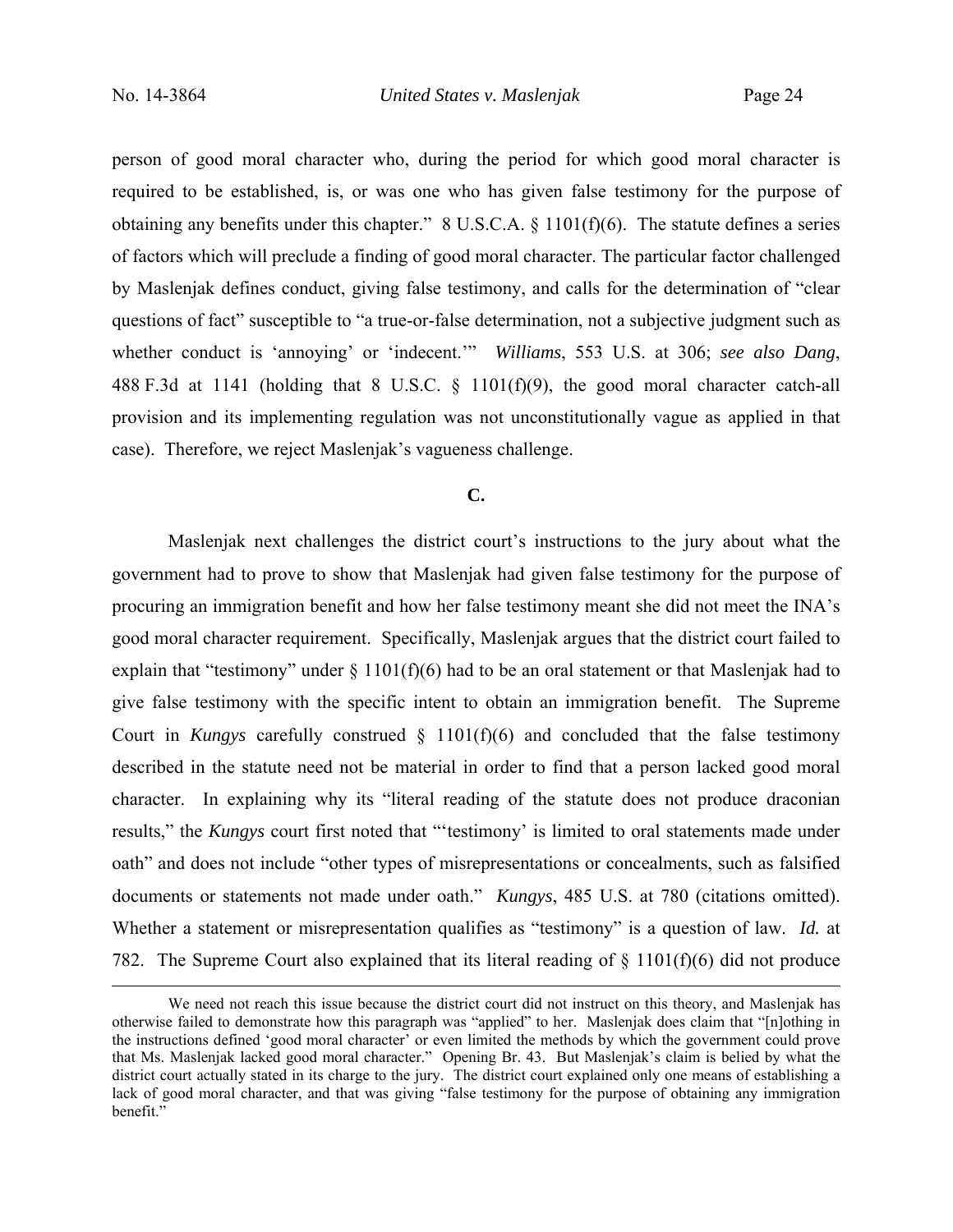unduly harsh results because that section "applies to only those misrepresentations made with the subjective intent of obtaining immigration benefits" and not "misrepresentations made for other reasons, such as embarrassment, fear, or a desire for privacy, . . . ." *Id.* at 780. Whether the applicant acted with the required intent is, of course, a question of fact for the jury. *Id.* at 782.

 We hold that the district court did not abuse its discretion because the instructions, taken as a whole, accurately reflected the law. *Ross,* 502 F.3d at 527. With respect to the instructions about the necessary intent, the jury charge clearly stated that "[g]iving false testimony for the purpose of obtaining any immigration benefit precludes someone from being regarded as having good moral character," which in turn means "the applicant is not entitled to naturalization." ECF 62, Jury Instr., Page ID 1121. This instruction is a clear and accurate statement of law. Therefore, no abuse of discretion occurred.

 As for the instruction about "false testimony," the district court did not define "testimony" to limit the term to oral statements and did not instruct the jury which of Maslenjak's statements constituted "testimony." More fundamentally, the district court did not recognize that the issue of whether any of Maslenjak's statements even met the legal definition of "testimony" under 8 U.S.C. § 1101(f)(6) was a question of law. The instruction as given did not address any of these aspects of the "false testimony" element, as the Supreme Court described it in *Kungys*. Nevertheless, when viewed as a whole, it cannot be said that the jury instructions were "confusing, misleading, or prejudicial." *Richardson*, 793 F.3d at 629.

 And even if the district court's instruction about "testimony" was erroneous, the error was harmless. The harmless-error standard applies "to cases involving improper instructions on a single element of the offense." *Neder v. United States*, 527 U.S. 1, 9 (1999); *Richardson*, 793 F.3d 612, 631 ("[A] jury instruction that misdescribes or omits an element of an offense is subject to harmless error review.") (citation omitted). Any error regarding the jury instruction on the single element of "false testimony" was harmless in this case. The record is replete with oral statements made by Maslenjak under oath during her interviews with immigration officials, which meet the legal definition of "testimony." Perhaps more importantly, the evidence the jury heard does not include any other proof "that could rationally lead to a contrary finding with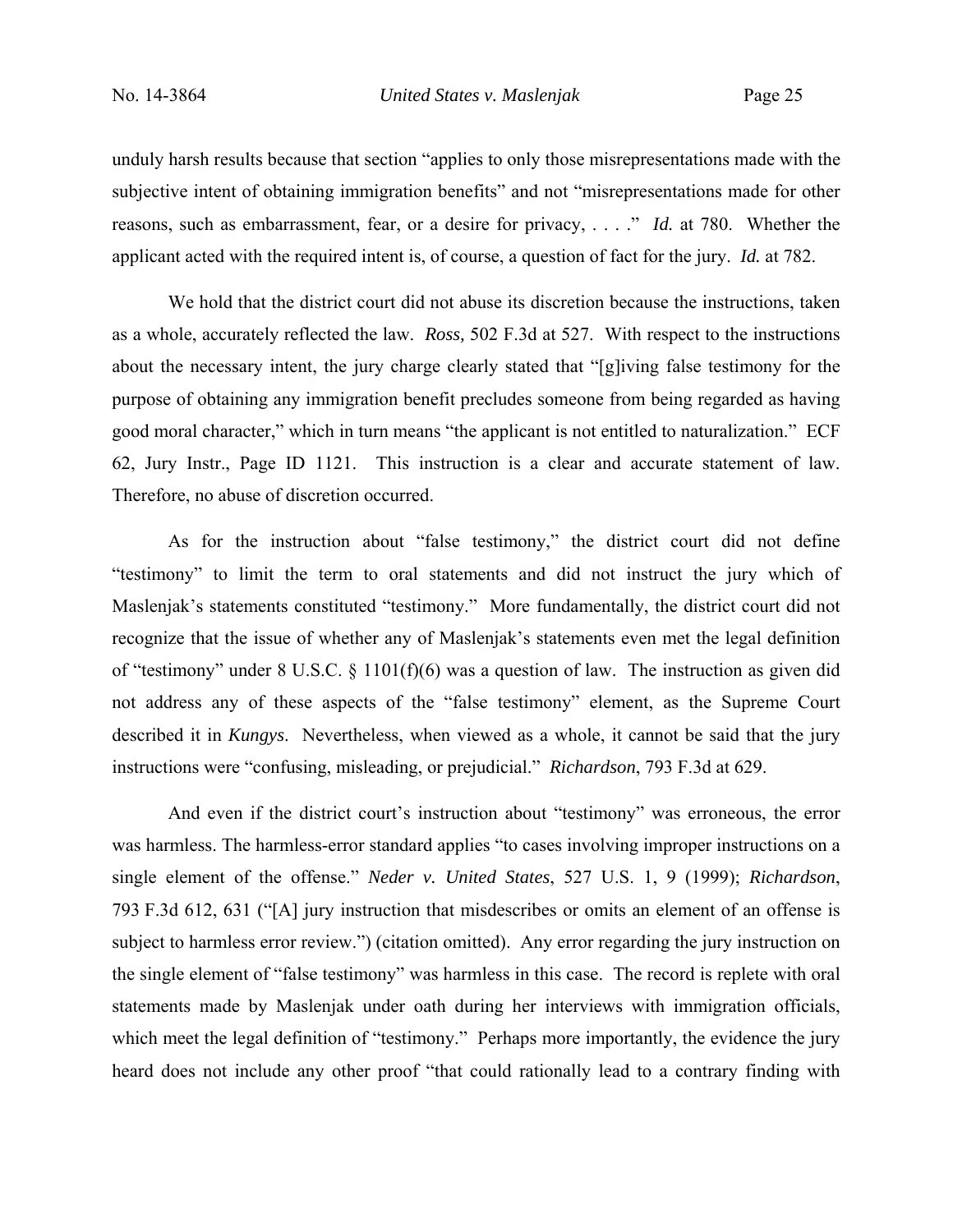respect to the omitted element." *Richardson*, 793 F.3d at 632 (quoting *Neder,* 527 U.S. at 19). Therefore, any error in the jury instructions was harmless.

# **IV.**

For the reasons stated here, we **AFFIRM** the judgment of the district court.